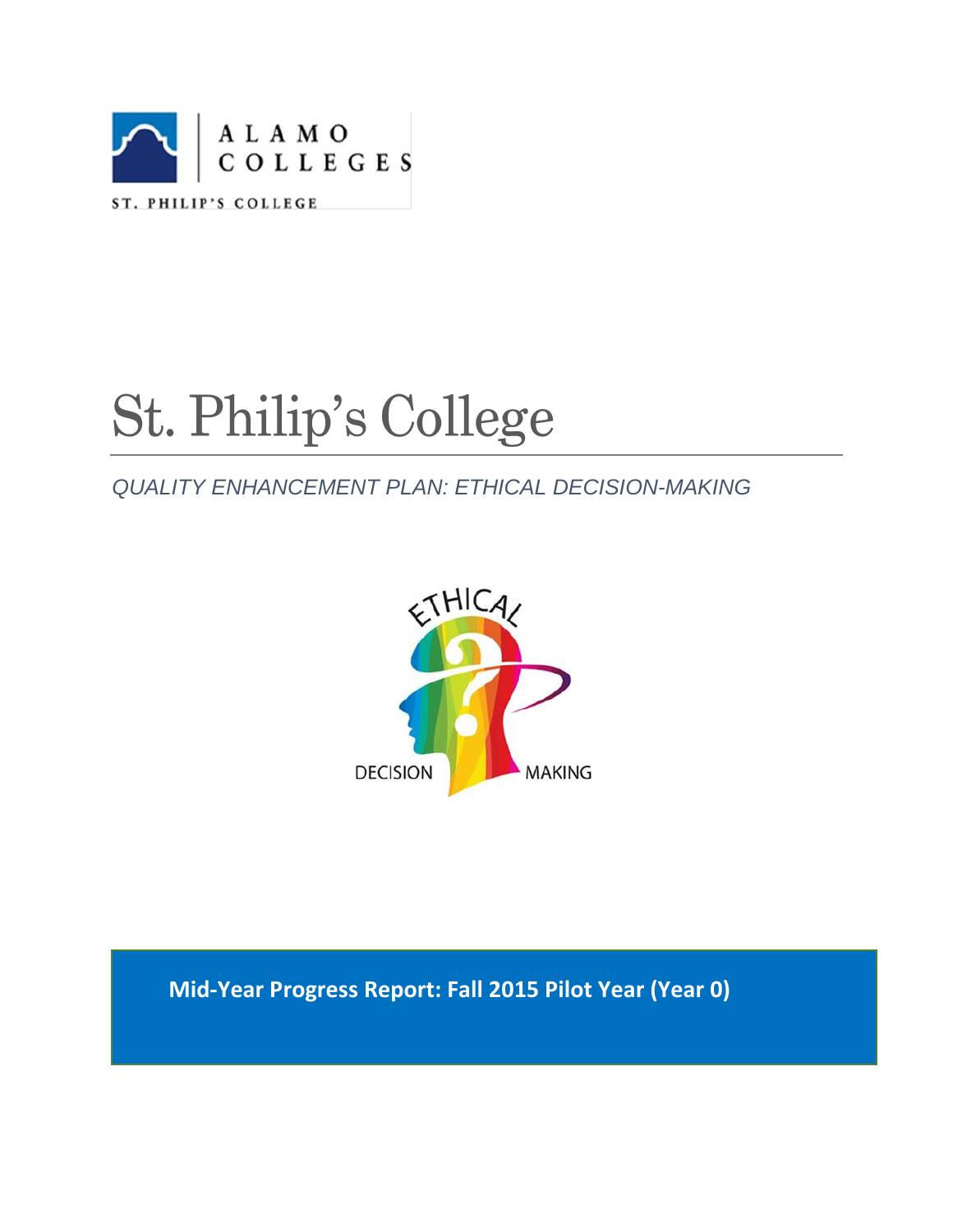



# **TABLE OF CONTENTS**

| <b>Summary</b>                                                               | $\overline{\mathbf{2}}$ |
|------------------------------------------------------------------------------|-------------------------|
| Key Strategy 1: Faculty and Staff Professional Development Activities        | $\overline{2}$          |
| Implementation                                                               | $\mathbf{2}$            |
| Process Outcome 1                                                            | 4                       |
| Results                                                                      | 4                       |
| <b>Additional Measures and Actions</b>                                       | 5                       |
| <b>Action Plan</b>                                                           | 5                       |
| Key Strategy 2: Faculty-Student Best Practice Sharing                        | 6                       |
| Implementation                                                               | 6                       |
| Process Outcome 2                                                            | $\overline{\mathbf{z}}$ |
| Results                                                                      | 7                       |
| <b>Additional Measures and Actions</b>                                       | 10                      |
| <b>Action Plan</b>                                                           | 11                      |
| Key Strategy 3: Student Engagement in Ethical Decision-Making                | 12                      |
| Implementation                                                               | 12                      |
| Process Outcome 3                                                            | 14                      |
| Results                                                                      | 14                      |
| <b>Additional Measures and Actions</b>                                       | 16                      |
| <b>Action Plan</b>                                                           | 16                      |
| Key Strategy 4: Develop SPC Community-Wide Ethical Decision-Making Awareness | 17                      |
| Implementation                                                               | 17                      |
| Process Outcome 4                                                            | 17                      |
| Results                                                                      | 18                      |
| <b>Additional Measures and Actions</b>                                       | 23                      |
| <b>Action Plan</b>                                                           | 25                      |
| <b>QEP Budget Summary</b>                                                    | 26                      |
| <b>QEP Team</b>                                                              | 27                      |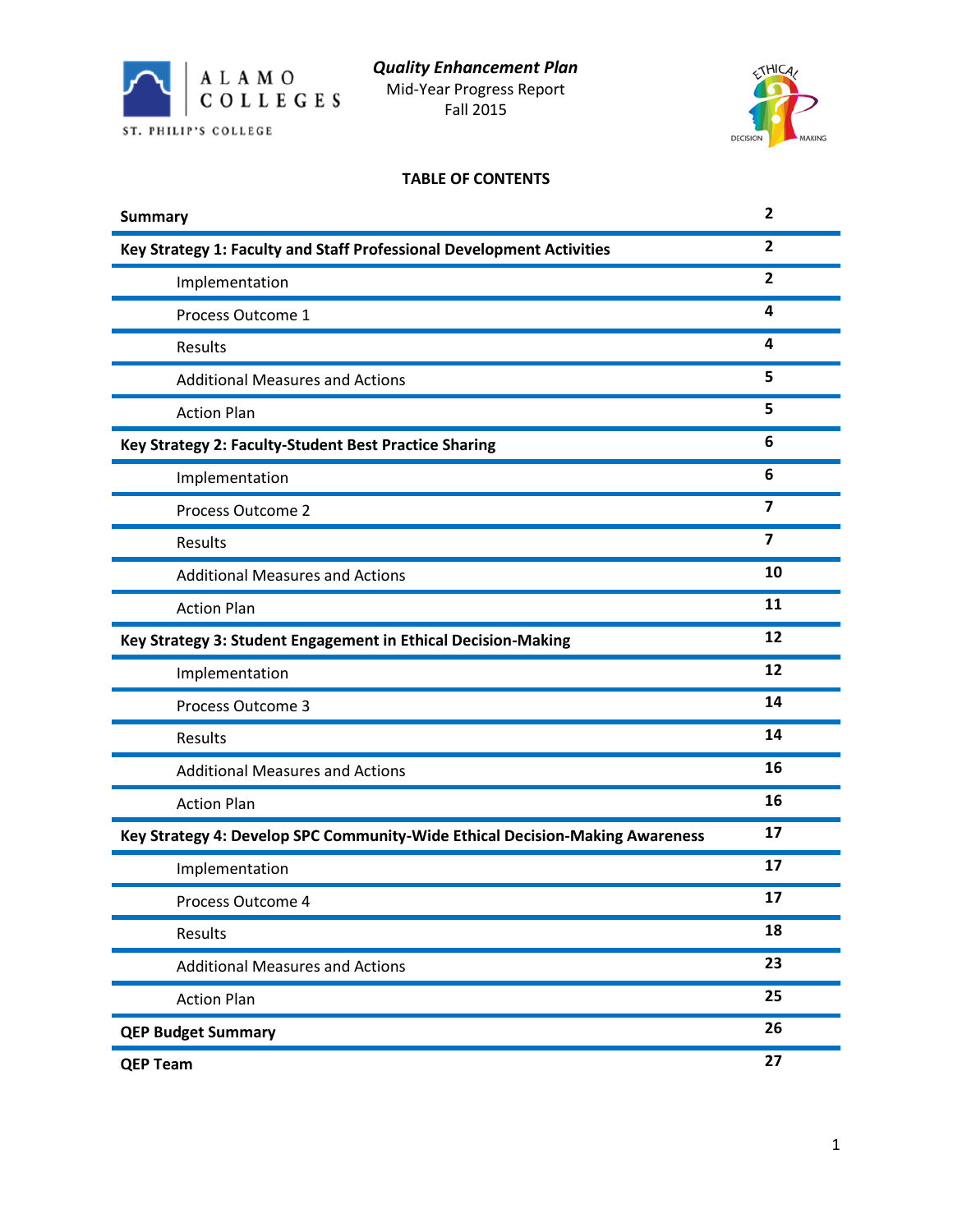



#### **Summary**

The [2016 Quality Enhancement Plan: Ethical Decision-Making proposal](http://alamo.edu/uploadedFiles/SPC/Faculty_and_Staff/QEP/Files/QEP%20Final%208282015%201730%20SACSCOC%20submission.pdf) was verbally approved by the SACS-COC onsite review team October 14, 2015. The final written report is anticipated in June 2016. The purpose of this report is internal analysis of the QEP and communication of QEP progress across the College. Broad-based involvement from multiple St. Philip's constituents has proven an effective method of successful implementation to date. With minor exceptions and revisions the plan has been implemented as per the published timeline. The QEP Team appreciates very much the support of the College and the opportunity to exercise our shared values as we focus on the QEP Goal: Students engage in specific measurable activities that will provide opportunities to enhance their Ethical Decision-Making skills.

Four **Key Strategies** along with outcomes to measure their successfulness were developed for the QEP. The following narrative offers summary details of *Implementation* and *Process Outcomes* along with *Results* of the outcomes. Also described for each key strategy is *Additional Measures and Actions*. These measures and actions were proposed and implemented by the QEP Team to provide informative data to drive ongoing decision-making during QEP implementation throughout Fall 2015. Finally for each of the key strategies an *Action Plan* describes the methods for improvement and continuation of the QEP for Spring 2016 as recommended by the QEP Implementation Team.

# **Key Strategy 1: Faculty and Staff Professional Development Activities**

# *Implementation*

St. Philip's QEP pilot year began August 2015. Many activities occurred prior to the beginning of Fall 2015 semester but are not included in this report. Several events were hosted by the QEP Implementation Team in order to promote QEP awareness, deliver professional development opportunities and continue broad-based involvement in implementing the plan. The QEP Team shared ideas and strategies developed from their research to communicate the goal, focus and intended student learning outcomes of the QEP, as well as to equip faculty and staff to develop student assignments/activities to engage students in learning about Ethical Decision-Making. This section of the report describes QEP sessions and results of those presentations or workshops intended specifically for professional development.

To initiate the semester's QEP professional development opportunities, the QEP Team hosted *A QEP Retreat Repeat: An Introduction to Ethical Decision-Making* in the Bowden Alumni Center during Professional Development Week on August 18, 2015 with 64 faculty and staff participating. Additionally, two small group workshops held August 19, 2015 during Professional Development Week and October 28, 2015 during Employee Development Day, delivered opportunities for faculty and staff to learn methods for facilitating student attainment of the QEP student learning outcomes in small group settings. Furthermore, professional development for faculty and staff was offered through a QEP presentation entitled *Teaching and Assessing Ethical Decision-Making* developed by the QEP Core Team. During the semester *Teaching and Assessing Ethical Decision-Making* was presented to six different audiences.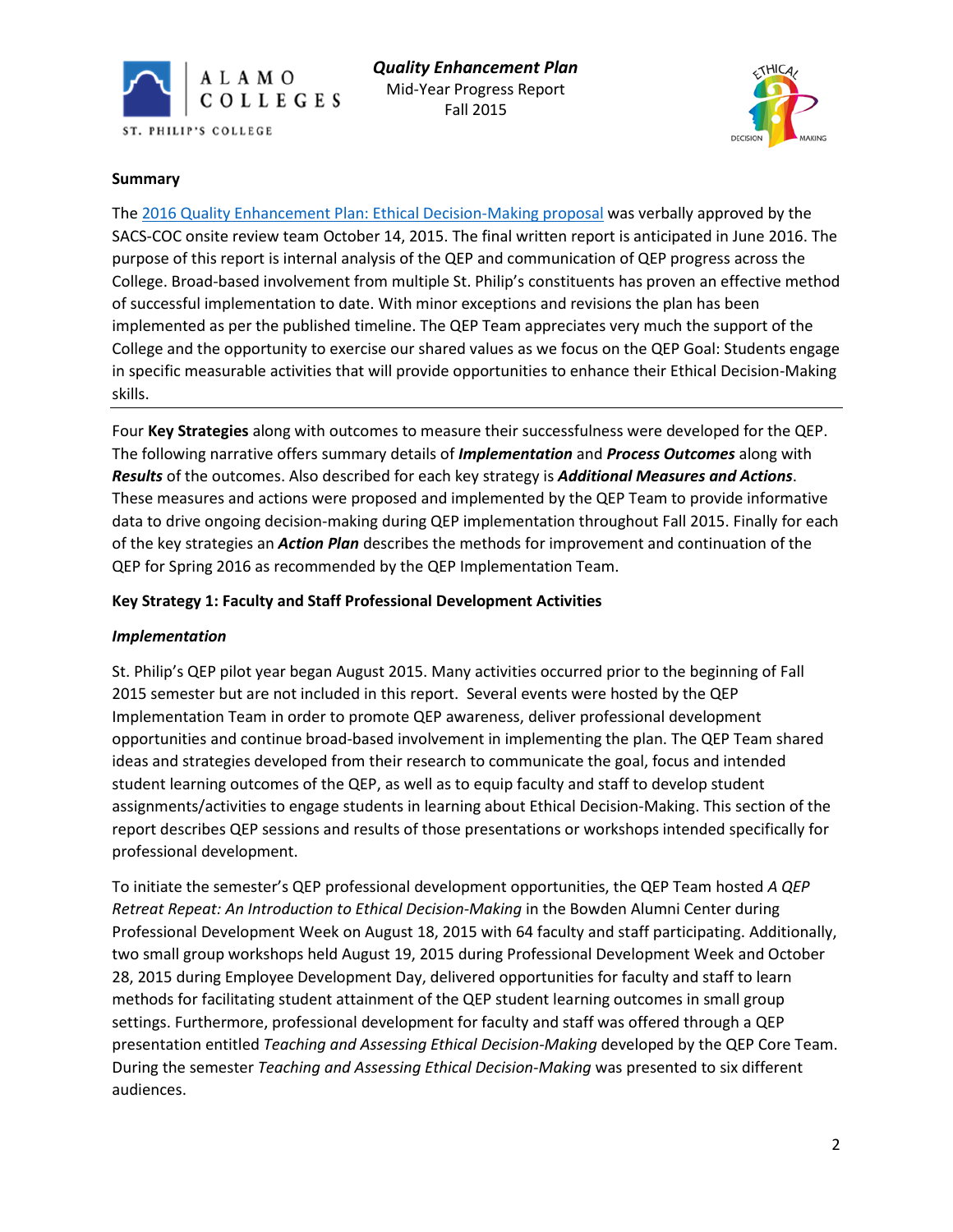



Table 1 summarizes QEP professional development opportunities offered during Fall 2015 semester.

| <b>Fall 2015 QEP Professional Development</b><br><b>Table 1</b> |                    |                                             |                                         |  |  |
|-----------------------------------------------------------------|--------------------|---------------------------------------------|-----------------------------------------|--|--|
| <b>EVENT TITLE</b>                                              | <b>DATE</b>        | <b>LOCATION</b>                             | <b>NUMBER OF</b><br><b>PARTICIPANTS</b> |  |  |
| A QEP Retreat Repeat                                            | August 18, 2015    | Bowden Alumni<br>Center                     | 64                                      |  |  |
| <b>QEP Faculty Pilot Workshop</b>                               | August 19, 2015    | Heritage Room                               | 26                                      |  |  |
| <b>Teaching and Assessing Ethical</b>                           | August 21, 2015    | <b>Memorial Early</b>                       | 22                                      |  |  |
| Decision-Making                                                 |                    | College High School<br>in New Braunfels, TX |                                         |  |  |
| <b>Teaching and Assessing Ethical</b>                           | August 28, 2015    | Social and                                  | 24                                      |  |  |
| Decision-Making                                                 |                    | <b>Behavioral Sciences</b><br>Department    |                                         |  |  |
| <b>Teaching and Assessing Ethical</b><br>Decision-Making        | August 28, 2015    | Southwest Campus                            | 31                                      |  |  |
| <b>Teaching and Assessing Ethical</b>                           | September 4, 2015  | Communications                              | 24                                      |  |  |
| <b>Decision-Making</b>                                          |                    | and Learning                                |                                         |  |  |
|                                                                 |                    | Department                                  |                                         |  |  |
| <b>Teaching and Assessing Ethical</b>                           | September 11, 2015 | St. Philip's College                        | 13                                      |  |  |
| Decision-Making                                                 |                    | Early College High                          |                                         |  |  |
|                                                                 |                    | School-San Antonio                          |                                         |  |  |
|                                                                 |                    | Independent School<br><b>District</b>       |                                         |  |  |
| <b>Teaching and Assessing Ethical</b>                           | September 18, 2015 | <b>Central Texas</b>                        | 20                                      |  |  |
| Decision-Making                                                 |                    | <b>Technology Center</b>                    |                                         |  |  |
|                                                                 |                    | in New Braunfels, TX                        |                                         |  |  |
| Professional Development Workshop                               | October 28, 2015   | <b>Sutton Learning</b>                      | 22                                      |  |  |
| <b>Teaching and Assessing Ethical</b>                           |                    | Center Room 209                             |                                         |  |  |
| Decision-Making                                                 |                    |                                             |                                         |  |  |
|                                                                 |                    |                                             |                                         |  |  |
| 226<br><b>Total participants</b>                                |                    |                                             |                                         |  |  |

At the conclusion of each of these professional development sessions an event evaluation was administered to the participants to obtain feedback. Participants were given a hardcopy Likert scale survey and asked to offer comments and suggestions as well. QEP Directors collected and tabulated responses following each event. Results were shared with the President's Cabinet, the QEP Core and Implementation Teams and used to make ongoing revisions throughout the semester. For example, comments and suggestions included requests for case studies, copies of the PowerPoint presentation and for specific assignment examples. Based on these requests handout materials were prepared and made available for subsequent QEP event participants.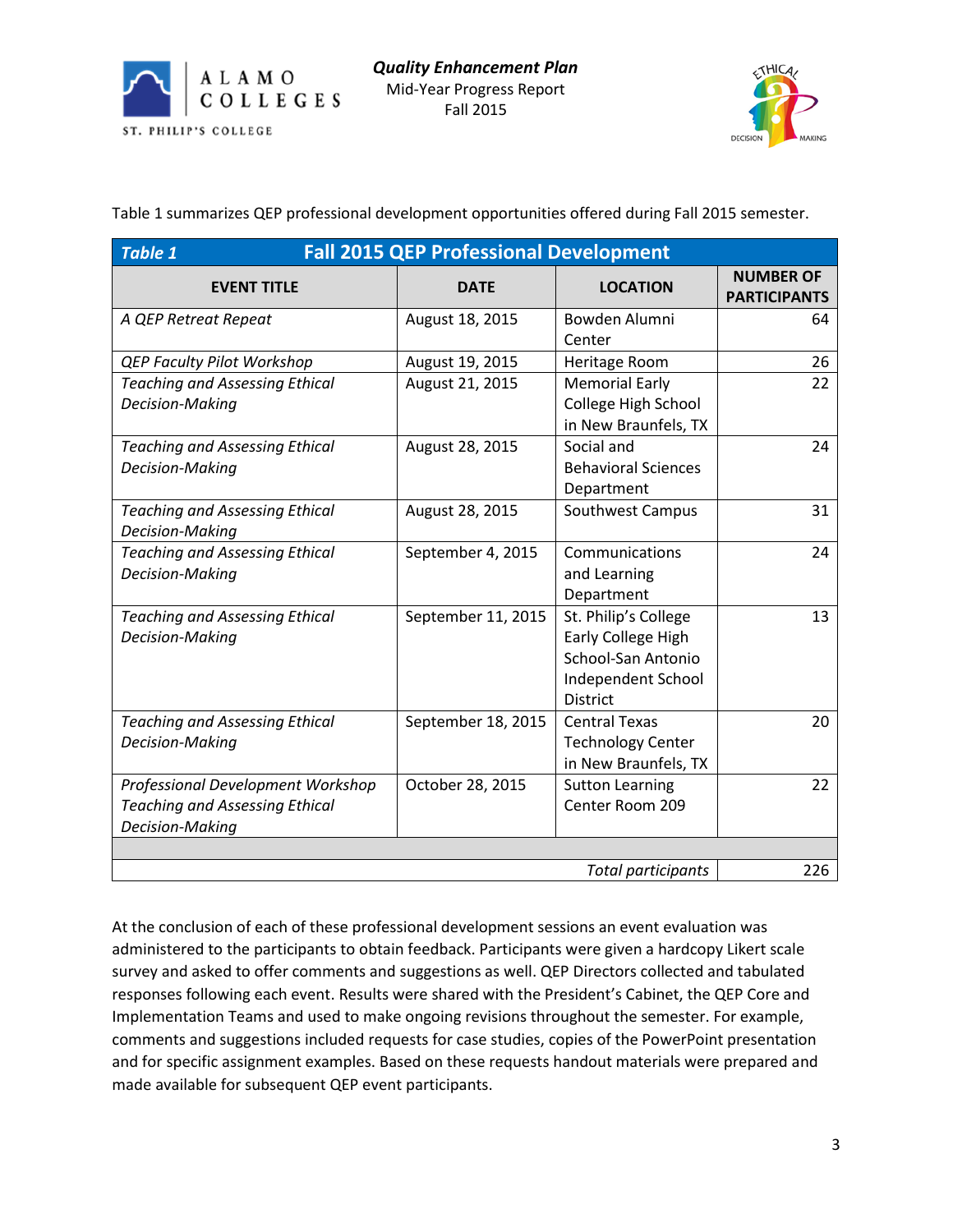



In accordance with our strategy to promote professional development, during Employee Development Day October 28, 2015, Dr. William Tillman presented to the College: *The Who, What and How's of a Successful QEP*. Dr. Tillman is the QEP writer and former director of Hardin Simmons University's SACS-COC approved Ethical Decision-Making QEP. He also provided consultant services to St. Philip's College during the development of SPC 2016 QEP. An additional method for professional development included the Master Teacher Certification Program facilitated by Luis Lopez, Director of the Instructional Innovation Center. A module for Ethical Decision-Making for new faculty enrolled in the program was included as part of the Master Teacher Certification Program.

# *Process Outcome 1*

Faculty and Staff will have support needed to provide quality Ethical Decision-Making instruction and assignments which are valid for assessment as evidenced by results of QEP Faculty/Staff Evaluation Surveys conducted following all QEP Faculty and Staff professional development events.

#### *Results*

#### A. QEP FACULTY/STAFF EVALUATION SURVEYS

Qualitative and quantitative data were collected to evaluate professional development needs of St. Philip's College community. A total 226 participants signed in for nine events categorized as professional development. A total 144 surveys were returned; 136 were valid responses. Incomplete surveys were considered invalid.

Following is a summary of Likert Scale response item options combined from the nine survey administrations:

| 134/136= 98.5% strongly agreed or agreed:     | 1. The QEP event met the stated objectives.                                                                                                                  |
|-----------------------------------------------|--------------------------------------------------------------------------------------------------------------------------------------------------------------|
| 134/136= 98.5% strongly agreed or agreed:     | 2. The QEP event provided me with useful<br>information about St. Philip's College QEP.                                                                      |
| 133/136= 97.8% strongly agreed or agreed:     | 3. The QEP event provided me with useful<br>information about ethical decision-making.                                                                       |
| 132/136 = $97\%$ strongly agreed or agreed:   | 4. The QEP event provided me with examples of<br>useful methods for making an ethical decision.                                                              |
| 132/136= 97% strongly agreed or agreed:       | 5. The QEP event provided me with examples of<br>useful methods for engaging diverse students in<br>ethical decision-making skill development<br>activities. |
| 135/136= 99.3% strongly agreed or agreed:     | 6. The presenters answered questions<br>completely and appropriately.                                                                                        |
| 134/136 = $98.5\%$ strongly agreed or agreed: | 7. I was satisfied with the quality of this event                                                                                                            |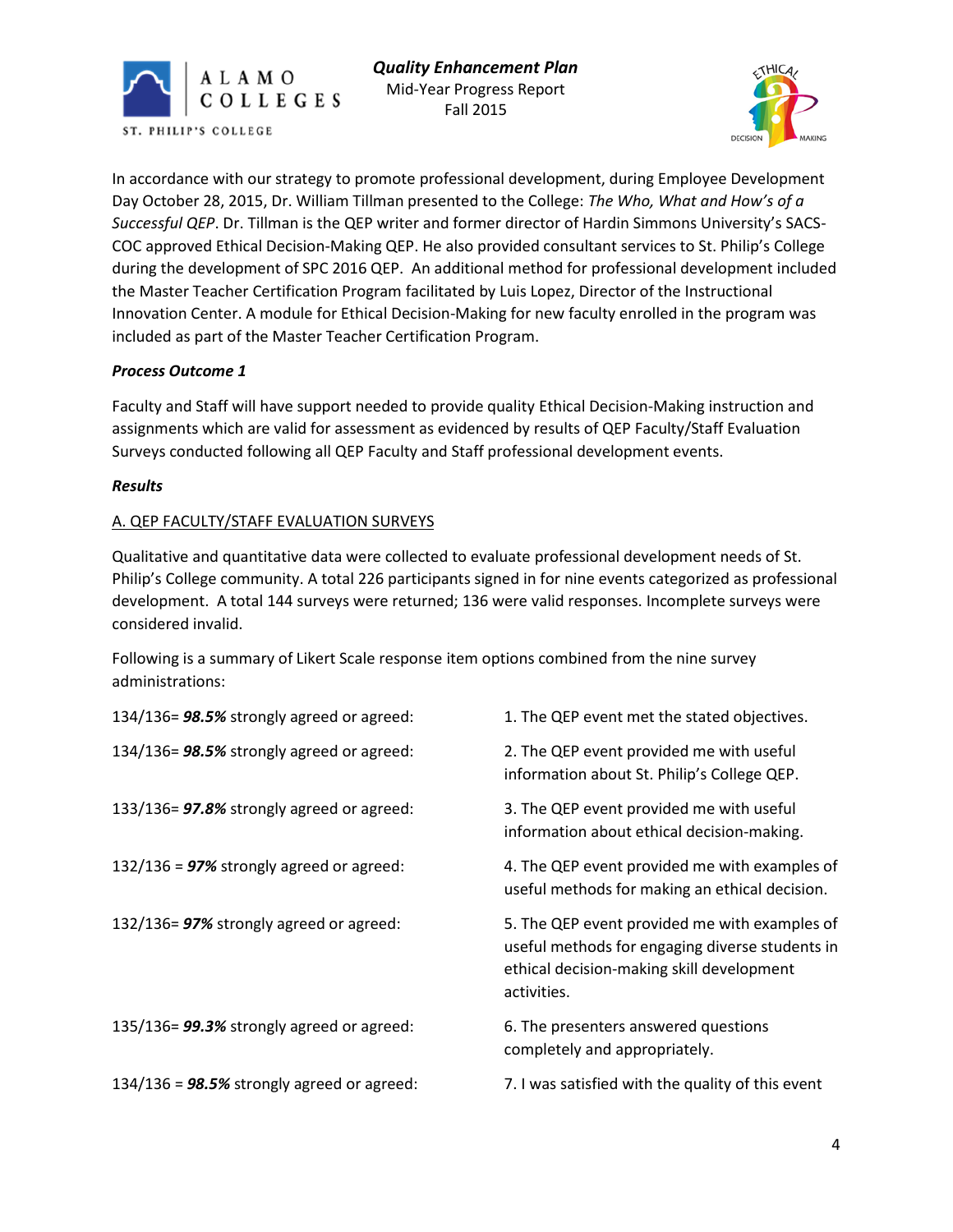



The quantitative results of the event evaluations strongly suggest event participants perceive the QEP Team is sufficiently supporting professional development needs.

## *Additional Measures and Actions*

Anecdotal feedback from participants in QEP professional development events was generally positive. However, there were some issues and recommendations for improvement requiring QEP Team response.

Issue 1: Verbal reports from QEP Core Team members described concern expressed by some faculty instructing courses selected through random sampling to deliver required QEP artifacts for submission during the Fall Semester. Per the verbal reports, it was understood by some faculty that only a small group would be selected and that it would be those faculty previously participating in the QEP Faculty Pilot Workshop. Discussion indicated the miscommunication occurred due to the use of the term "pilot" year.

Response to Issue 1: Individual support was offered by members of the QEP Core Team to provide any requested or needed assistance for faculty needing to develop Ethical Decision-Making assignments.

**Issue 2:** Faculty concern regarding the amount of instructional time required during the semester for institutional assessment was expressed.

Response to Issue 2: QEP Team will recommend SPC establish a threshold for the maximum amount of instructional time in any one course that may be required for institutional assessment.

Recommendation for Improvement 1: A recommendation for improvement included providing specific examples of student learning assignments.

Response to Recommendation for Improvement 1: In order to accomplish the suggestion above, QEP CANVAS Learning Commons course facilitators are actively seeking assignments to post as a campus resource. Further discussion of the Learning Commons is included with Key Strategy 2.

#### *Action Plan*

Review of professional development activities indicates the QEP Implementation Team should continue with faculty and staff professional development activities as per the QEP timeline. In order to gain more knowledge and skill in providing meaningful learning experiences for St. Philip's College in the area of Ethical Decision-Making, the College joined the *Association of Practical and Professional Ethics* November 25, 2015. In addition to institutional membership five members of the QEP Team obtained individual membership in the association: Laura Miele, Dr. Paul Machen, Irene Young, (QEP Directors) Andrew Hill and Matthew Fuller (Ethics Instructors). To continue to improve in the area of professional development and to respond to feedback received during the semester the QEP Team plans specific action items: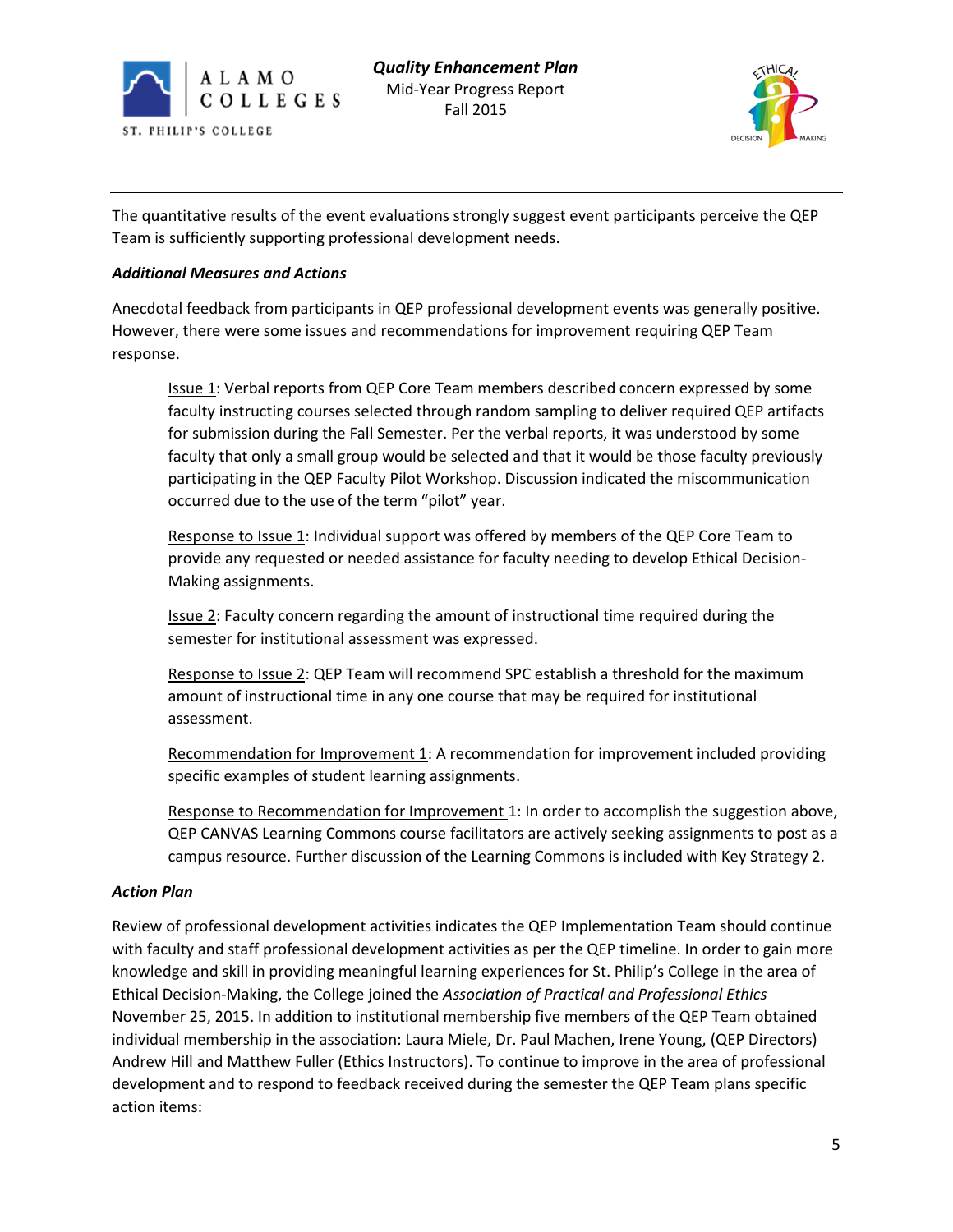





- QEP Directors and SPC Ethics Instructors plan to attend the Annual Conference of the Association of Practical and Professional Ethics February 18-21<sup>st</sup> in Reston, Virginia.
- To clearly and effectively communicate to faculty regarding timelines for preparing QEP assignments for institutional assessment, the QEP Team will coordinate with Institutional Planning, Research and Effectiveness to develop an assessment calendar for faculty to inform their course curriculum planning/schedules.
- QEP Core Team will recommend to the Vice President of Academic Success that the College specify a threshold for the amount of time (10%) in any one course that may be utilized for institutional assessment.

# **Key Strategy 2: Faculty-Student Best Practice Sharing**

#### *Implementation*

Venues of implementing faculty-student best practice sharing included Best Practice Forums held twice during the semester at each academic division meeting, a Learning Commons created via the CANVAS online learning platform and obtaining student feedback from the QEP Student Assignment Evaluations.

Members of the QEP Team facilitated six Best Practice Forums during the semester, two at each academic division. Table 2 depicts these events:

| <b>Fall 2015 QEP Best Practice Forums</b><br>Table 2 |                    |                            |                                         |  |
|------------------------------------------------------|--------------------|----------------------------|-----------------------------------------|--|
| <b>EVENT TITLE</b>                                   | <b>DATE</b>        | <b>DIVISION</b>            | <b>NUMBER OF</b><br><b>PARTICIPANTS</b> |  |
| <b>QEP Overview and Best Practice</b>                | September 8, 2015  | <b>Health Sciences</b>     | 60                                      |  |
| Forum                                                |                    | <b>Division</b>            |                                         |  |
| <b>QEP Overview and Best Practice</b>                | September 16, 2015 | <b>Arts and Sciences</b>   | 68                                      |  |
| Forum                                                |                    | <b>Division</b>            |                                         |  |
| <b>QEP Overview and Best Practice</b>                | September 16, 2015 | Applied Science and        | 30                                      |  |
| Forum                                                |                    | <b>Technology Division</b> |                                         |  |
| <b>QEP Update and Best Practice</b>                  | November 18, 2015  | <b>Health Sciences</b>     | 48                                      |  |
| Forum                                                |                    | <b>Division</b>            |                                         |  |
| <b>QEP Update and Best Practice</b>                  | November 18, 2015  | <b>Arts and Sciences</b>   | 51                                      |  |
| Forum                                                |                    | <b>Division</b>            |                                         |  |
| <b>QEP Update and Best Practice</b>                  | November 18, 2015  | Applied Science and        | 51                                      |  |
| Forum                                                |                    | <b>Technology Division</b> |                                         |  |
|                                                      |                    |                            |                                         |  |
|                                                      |                    | Total participants         | 308                                     |  |

QEP Event evaluations were administered in hardcopy format following the September sessions. During the Best Practice Forums at the September meetings, roundtable groups were formed with four discussion questions/topics for each group. Each group responded to the questions and prepared a summary which is posted on the QEP Website and QEP Learning Commons as a resource. During the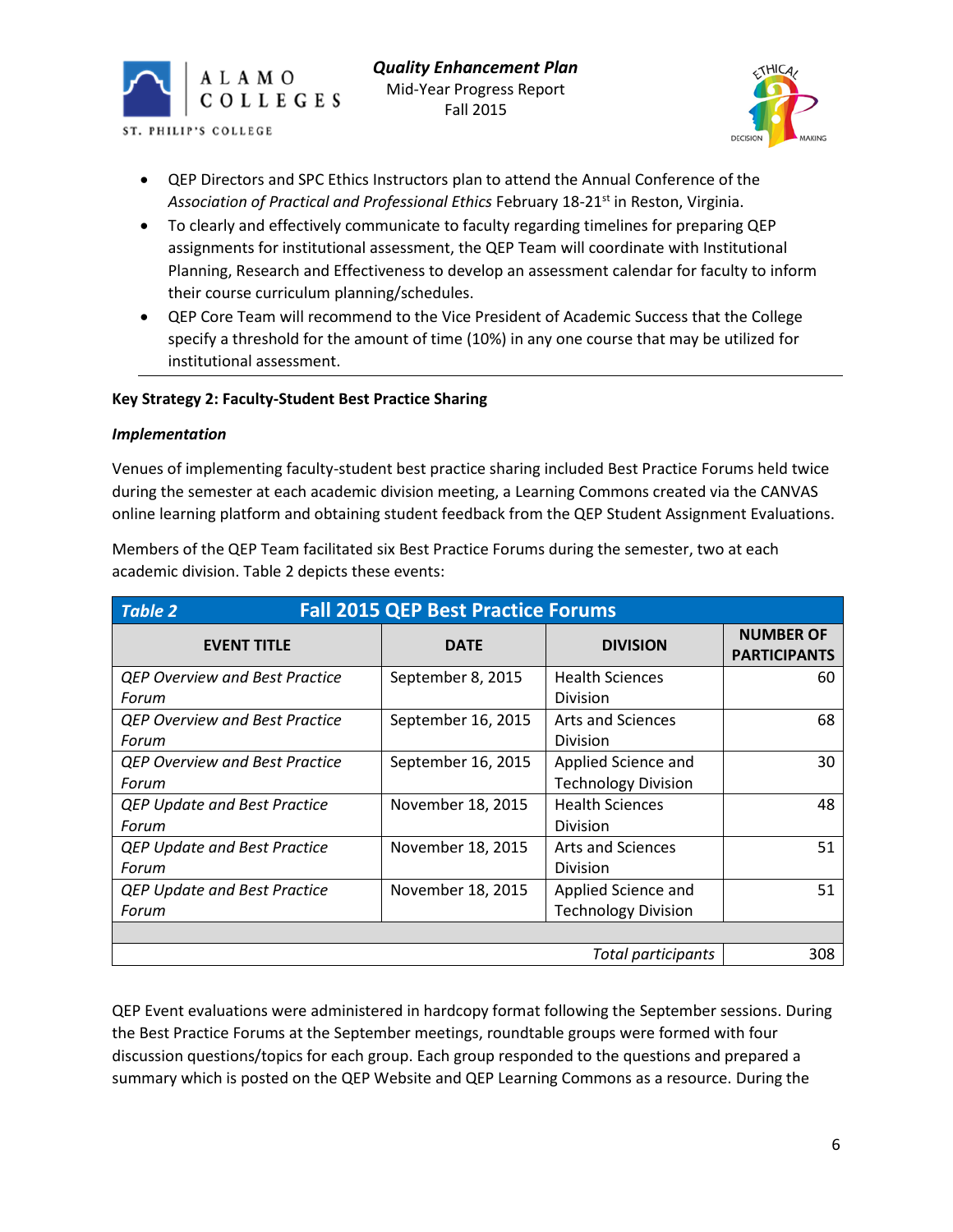



November meetings participants were given an update of the QEP and examples of current QEP assignments at SPC as well as invited to share their assignments.

An additional method of data collection for the QEP during Fall 2015 was student focus groups. A total of six student focus groups were held to obtain student input and gauge the level of QEP awareness of the student body. Table 3 describes these student focus groups.

| <b>Fall 2015 QEP Student Focus Groups</b><br>Table 3 |                          |                                        |                                         |  |  |
|------------------------------------------------------|--------------------------|----------------------------------------|-----------------------------------------|--|--|
| <b>EVENT TITLE</b>                                   | <b>DATE</b>              | <b>LOCATION</b>                        | <b>NUMBER OF</b><br><b>PARTICIPANTS</b> |  |  |
| <b>Student Focus Group</b>                           | September 21, 2015       | SPC – Southwest Campus                 | h                                       |  |  |
| <b>Student Focus Group</b>                           | September 24, 2015       | SPC - Martin Luther King Jr.<br>Campus |                                         |  |  |
| <b>Student Focus Group</b>                           | September 24, 2015       | SPC - Martin Luther King Jr.<br>Campus | q                                       |  |  |
| <b>Student Focus Group</b>                           | November 16, 2015        | SPC - Southwest Campus                 |                                         |  |  |
| <b>Student Focus Group</b>                           | November 17, 2015        | SPC - Martin Luther King Jr.<br>Campus | 4                                       |  |  |
| <b>Student Focus Group</b>                           | November 17, 2015        | SPC - Martin Luther King Jr.<br>Campus |                                         |  |  |
|                                                      |                          |                                        |                                         |  |  |
|                                                      | Total participants<br>38 |                                        |                                         |  |  |

In order to gain students' perceptions of the meaningfulness of their assigned Ethical Decision-Making coursework, QEP Student Assignment Evaluations in hardcopy format were administered to twelve randomly selected course sections and delivered to Institutional Planning Research and Effectiveness for results analysis and interpretation on December 4, 2015. There were 359 students included in this sample population. Ten students were enrolled in two of the selected course sections. The survey was distributed to faculty to administer in their classrooms from November 16, 2015 – December 3, 2015.

# *Process Outcome 2*

Faculty and students will have continuously improving quality of assignments as data is used to make ongoing adjustments. This outcome will be measured by data from QEP Student Assignment Evaluations and student focus groups.

#### *Results*

# A. STUDENT ASSIGNMENT EVALUATIONS

QEP Student Assignment Evaluations were administered to 12 course sections corresponding to the same student population surveyed with the DIT-2. December 8, 2015, 234 surveys were delivered to Institutional Planning, Research and Effectiveness. Of the 234 surveys, 233 were complete. Likert Scale Responses in the Student Assignment Evaluation range from 1 to 5, with 5 being the best. Three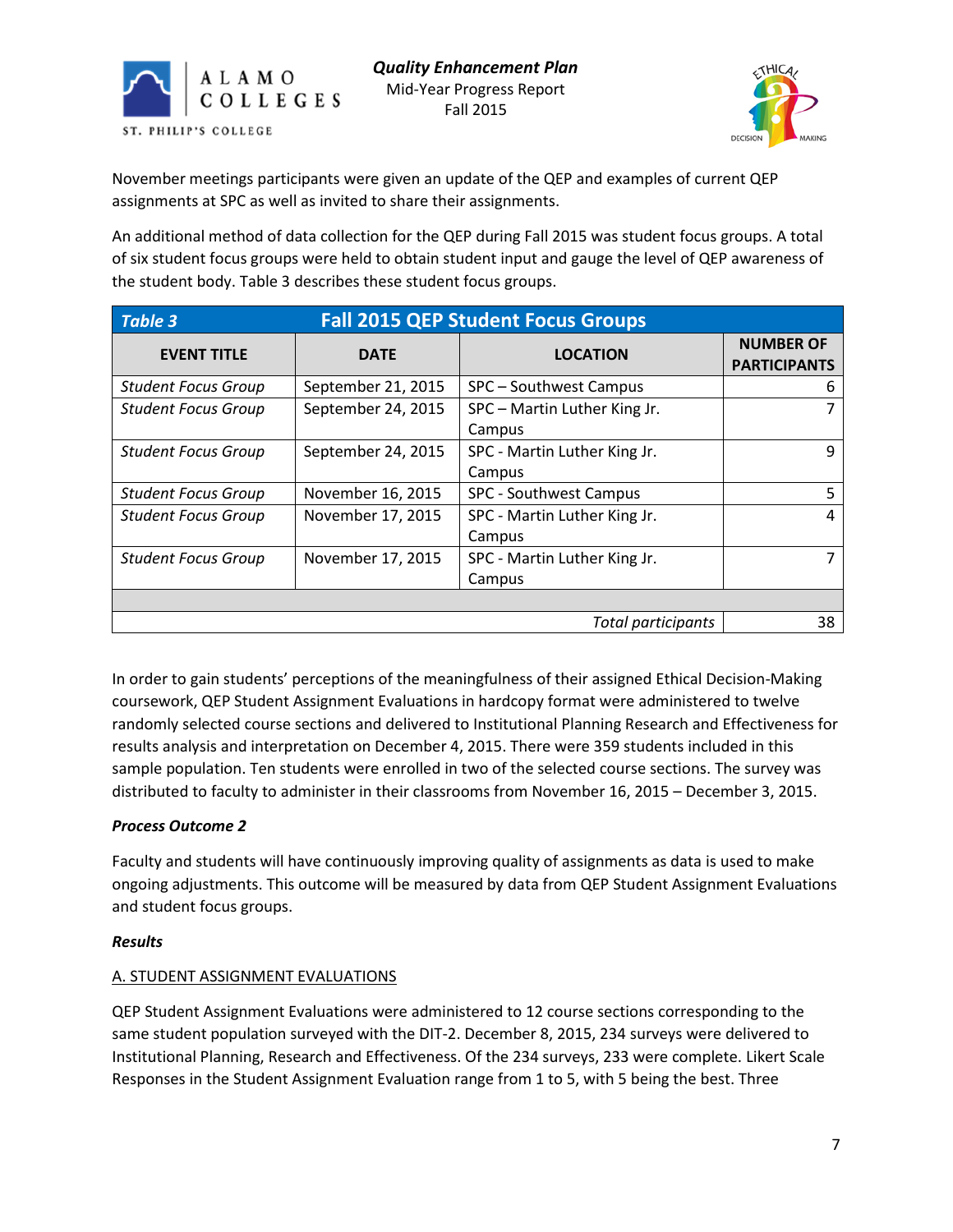



questions read: "To what extent was your Ethical Decision-Making QEP assignment relevant to your… 1) Course 2) College Experience and 3) Life Skills."

The table below represents the average for each question for the 233 returned surveys:

| <b>QEP Student Assignment Evaluations</b><br>Table 4                   |         |
|------------------------------------------------------------------------|---------|
| <b>Survey Question</b>                                                 | Average |
| 1. To what extent was your Ethical Decision-Making assignment relevant | 3.18    |
| to your course?                                                        |         |
| 2. To what extent was your Ethical Decision-Making assignment relevant | 3.26    |
| to your college experience?                                            |         |
| 3. To what extent was your Ethical Decision-Making assignment relevant | 3.48    |
| to your life skills?                                                   |         |

Each faculty member administering the QEP Student Assignment Evaluation will have access to their individual results.

#### B. STUDENT FOCUS GROUPS

Results of the student focus groups indicate *50%* of students asked were familiar with Ethical Decision-Making as the topic of the 2016 Quality Enhancement Plan during the September groups. This increased to *81%* during the November focus groups. Following are the results of the student focus groups as reported by the facilitators:

Three Student Focus Groups (FG) were held in September:

| FG#1: Monday, September 21   | 11:30am            | <b>SPC Southwest Campus</b> |
|------------------------------|--------------------|-----------------------------|
| FG#2: Thursday, September 24 | 11:00am            | <b>SPC MLK Campus</b>       |
| FG#3: Thursday, September 24 | 2:00 <sub>pm</sub> | <b>SPC MLK Campus</b>       |

Total participation at each Student Focus Groups:

- FG#1: 6 students
- FG#2: 7 students
- FG#3: 9 students

Participation by gender at each Student Focus Groups:

- FG#1: 2 females, 4 males
- FG#2: 5 females, 2 males
- FG#3: 8 females, 1 male

Questions #1 – "Do you know what a QEP is?"

FG#1: 2 students answered "yes"; 2 correct answers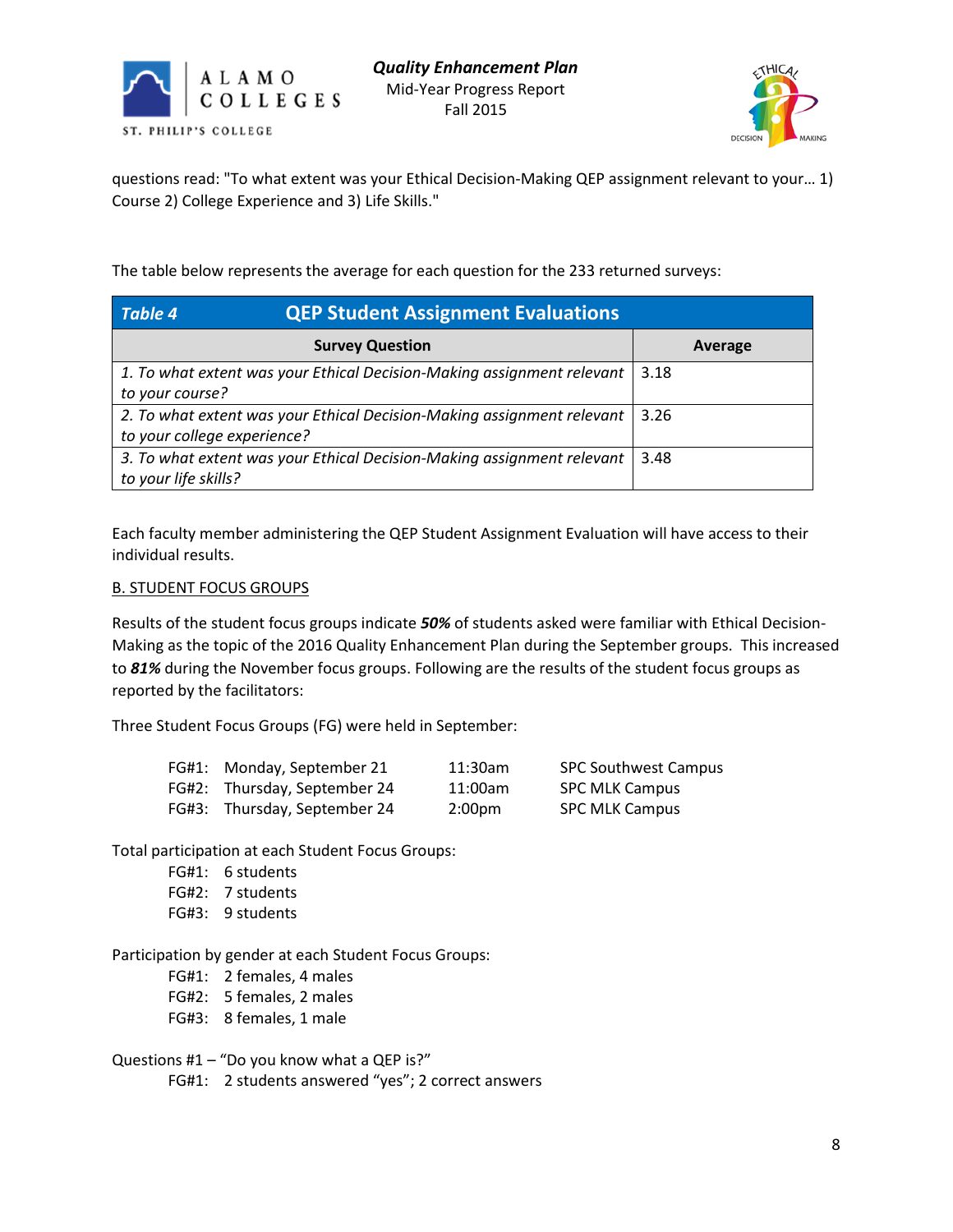



- FG#2: 2 students answered "yes"; 1 correct answer; 1 incorrect answer (believed we were focusing on critical thinking)
- FG#3: 7 students answered "yes"; 7 correct answers
- Questions #2 "What is the focus of St. Philip's College's QEP?"
	- FG#1: 1 student answered "yes"; 1 correct answer
	- FG#2: 0 students answered; when asked a follow-up question about Ethical Decisions-Making 3 students linked EDM to the QEP
	- FG#3: 7 students answered "yes"; 7 correct answers
- Questions #3 "How did you learn about our focus on Ethical Decision-Making?"
	- FG#1: responses included syllabus review, posters
	- FG#2: responses included posters, in-class discussions
	- FG#3: responses included syllabus review, in-class discussions, assignments, test questions posters, digital signage

The following responses were given when the students were asked if they had seen the EDM logo:

- FG#1: 6 students had seen the logo
- FG#2: 6 students had seen the logo
- FG#3: 7 students had seen the logo
- Questions #4 "How would you recommend that the College spread the word about Ethical Decision-Making?"
	- FG#1: responses included posters, digital signage, faculty-led discussions
	- FG#2: responses included direct email, bumper stickers, posters in the classroom, discuss EDM tips of the week in class, warm-up exercises
	- FG#3: responses included videos, catchy songs, outdoor events, signs in restroom stalls, class assignments, test questions,

General observations by Student Focus Group Facilitators:

- Based on these 22 students, the driver of student understanding of the QEP/EDM is determined by the engagement of their faculty members in the implementation of the QEP
	- o Most student knowledge regarding the QEP and EDM originated from faculty members.
- Students did not engage with print or electronic information regarding EDM or the QEP.
	- $\circ$  Online information regarding the QEP {SPC Weekly, our website) was not mentioned at all
	- $\circ$  While students were familiar with the EDM logo, they did not associate it with the QEP or EDM
	- o Posters had been noticed, but not read and understood

Three Ethical Decision-Making Student Focus Groups were held on Monday, November 16 and Tuesday, November 17: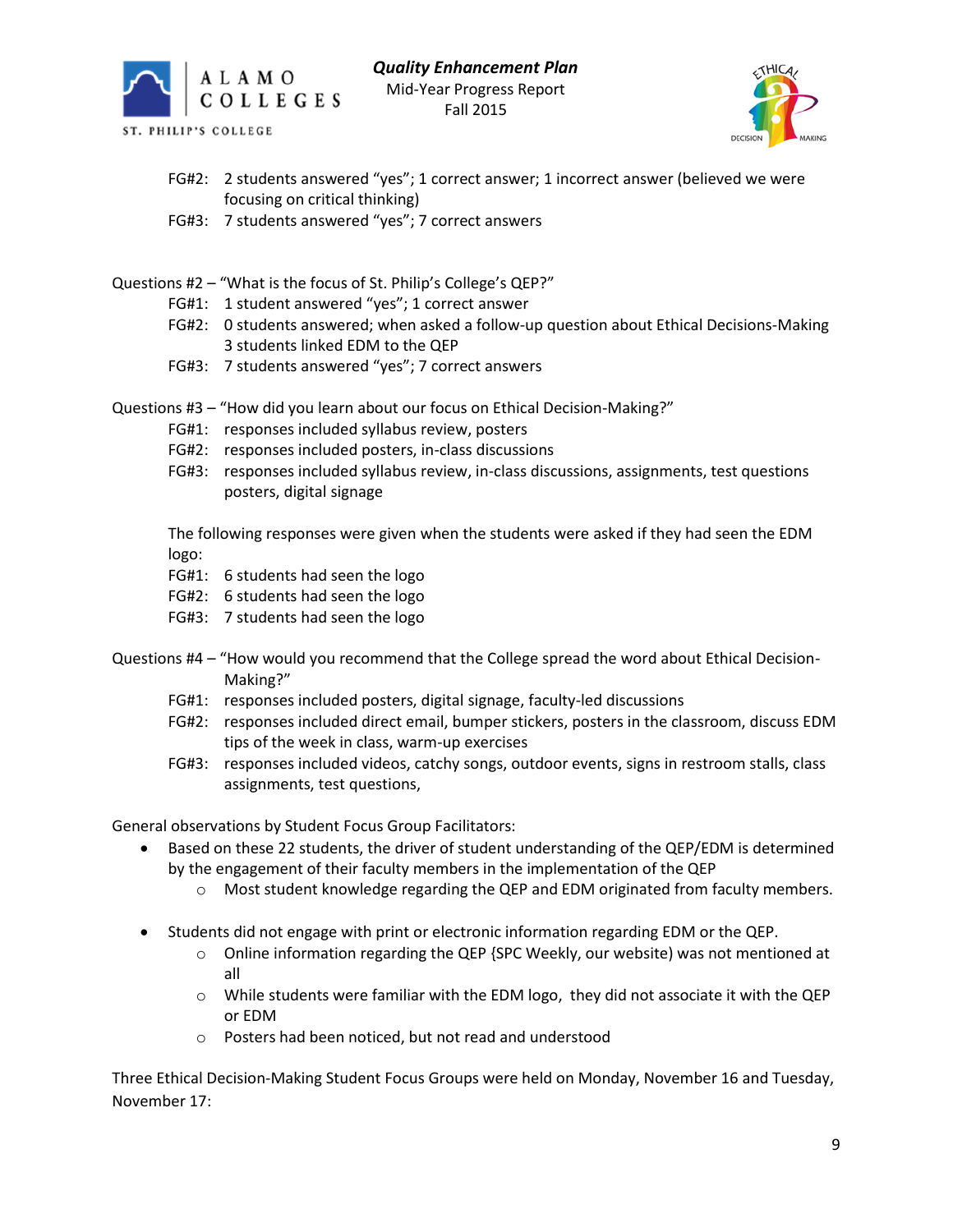



Focus Group #1 (Monday, November 16 @ the Southwest Campus)

- 5 attendees
- Genders: 5 males; 0 females
- $\bullet$  Fields of study: aviation airframe and power plant  $-1$ ; HVAC  $-4$
- Class standing: 2 first-year students; 3 second-year students
- 4 of the 5 attendees were aware that the focus of the SPC QEP was ethical decision-making

Focus Group #2 (Tuesday, November 17 @ the MLK Campus)

- 4 attendees
- Genders: 2 females; 2 males
- Fields of study: pre-nursing  $-1$ ; landscape architecture  $-1$ ; biology  $-1$ ; culinary arts  $-1$
- Class standing: 3 first-year students; 1 second-year students
- 2 of the 4 attendees were aware that the focus of the SPC QEP was ethical decision-making

Focus Group #3 (Tuesday, November 17 @ the MLK Campus)

- 7 attendees
- Genders: 1 female; 6 males
- Fields of study: automotive technology 3; biology  $-1$ ; culinary arts  $-1$ ; kinesiology  $-1$ ; digital video - 1
- Class standing: 5 first-year students; 2 second-year students
- 7 of the 7 attendees were aware that the focus of the SPC QEP was ethical decision-making

In composite, 16 students attended the three focus group sessions. 13 of 16 (81%) were aware that the focus of the SPC QEP was Ethical Decision-Making.

#### *Additional Measures and Actions*

#### BEST PRACTICE FORUMS

Although QEP Event Evaluations are not included in the QEP assessment plan as a means of measuring the effectiveness of the Faculty-Student Best Practice Sharing Strategy, the QEP Team chose to collect this information following the first set of Best Practice Forums to obtain faculty input before the next scheduled set of Best Practice Forums occurred, to determine if changes would be needed; therefore, QEP Event Evaluations were administered following the September sessions at each of the three academic divisions. A total of 158 individuals signed in for these events. Seventy-three surveys were returned. One was incomplete. Following is a summary of Likert scale response item options combined from the 72 valid surveys from the three survey administrations:

70/72= *97.2%* strongly agreed or agreed: 1. The QEP event met the stated objectives.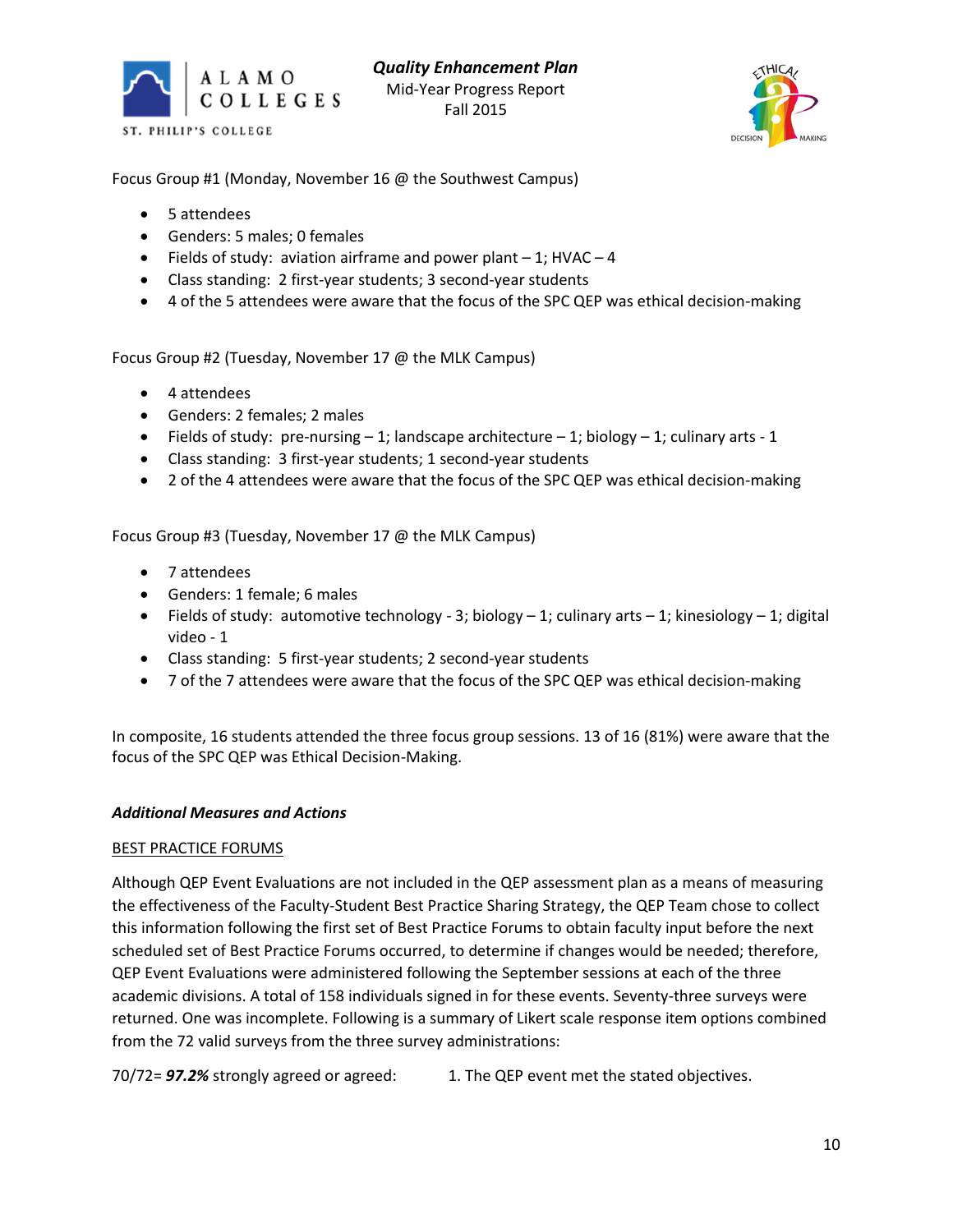



| 69/72= 95.8% strongly agreed or agreed:     | 2. The QEP event provided me with useful information<br>about St. Philip's College QEP.                                                                   |
|---------------------------------------------|-----------------------------------------------------------------------------------------------------------------------------------------------------------|
| 68/72= 94.4% strongly agreed or agreed:     | 3. The QEP event provided me with useful information<br>about ethical decision-making.                                                                    |
| $69/72 = 95.8\%$ strongly agreed or agreed: | 4. The QEP event provided me with examples of useful<br>methods for making an ethical decision.                                                           |
| 68/72= 94.4% strongly agreed or agreed:     | 5. The QEP event provided me with examples of useful<br>methods for engaging diverse students in ethical<br>decision-making skill development activities. |
| 70/72= 99.3% strongly agreed or agreed      | 6. The presenters answered questions completely and<br>appropriately.                                                                                     |
| $69/72$ = 95.8% strongly agreed or agreed   | 7. I was satisfied with the quality of this event                                                                                                         |

Results of these QEP Event Evaluations indicate the majority of participants in the Best Practice Forums were satisfied with the events. The main intent of best practice sharing is to collectively develop and share Ethical Decision-Making assignments. Although the results of the QEP Event evaluations are encouraging the actual level of engagement of faculty with this QEP strategy is uncertain, as only a few faculty have shared QEP specific assignments with the QEP Team.

#### SPC QEP ETHICAL DECISION-MAKING LEARNING COMMONS

An ongoing challenge of the QEP Team has been to collect SPC QEP specific assignments to share with the campus community. All faculty workshop participants were invited to join the QEP CANVAS Learning Commons and post an assignment for peer review by the QEP Team members. After peer review the assignments were to be posted for access to view by all members of the Commons. As of November 24, 2015 fewer than five such assignments are available. As of November 25, 2015, 58 invitations to participate in the Learning Commons have been sent and 35 have accepted invitations to participate. Of the 23 who have not accepted the course invitation, 15 are faculty and 8 are staff. There has been little voluntary participation in submission of assignments, but 75% of the participants have visited the site.

# *Action Plan*

In order to increase participation in the QEP Learning Commons, it will be highlighted and marketed more heavily in Spring 2016 QEP presentations. The QEP workshops held in January will include more time and explanation of the QEP EDM Learning Commons. Learning Commons facilitator: Jill DeHoog is now actively recruiting by asking specific faculty to share their assignments through the Learning Commons. As the other faculty member assigned to facilitate the QEP Learning Commons is no longer on the Committee, a new faculty member will be recruited to assist in building the course. Plans for increasing participation include:

- Be intentional in seeking submissions from faculty members by contacting them personally.
- Increase use by talking about the Learning Commons at every venue where QEP is the topic.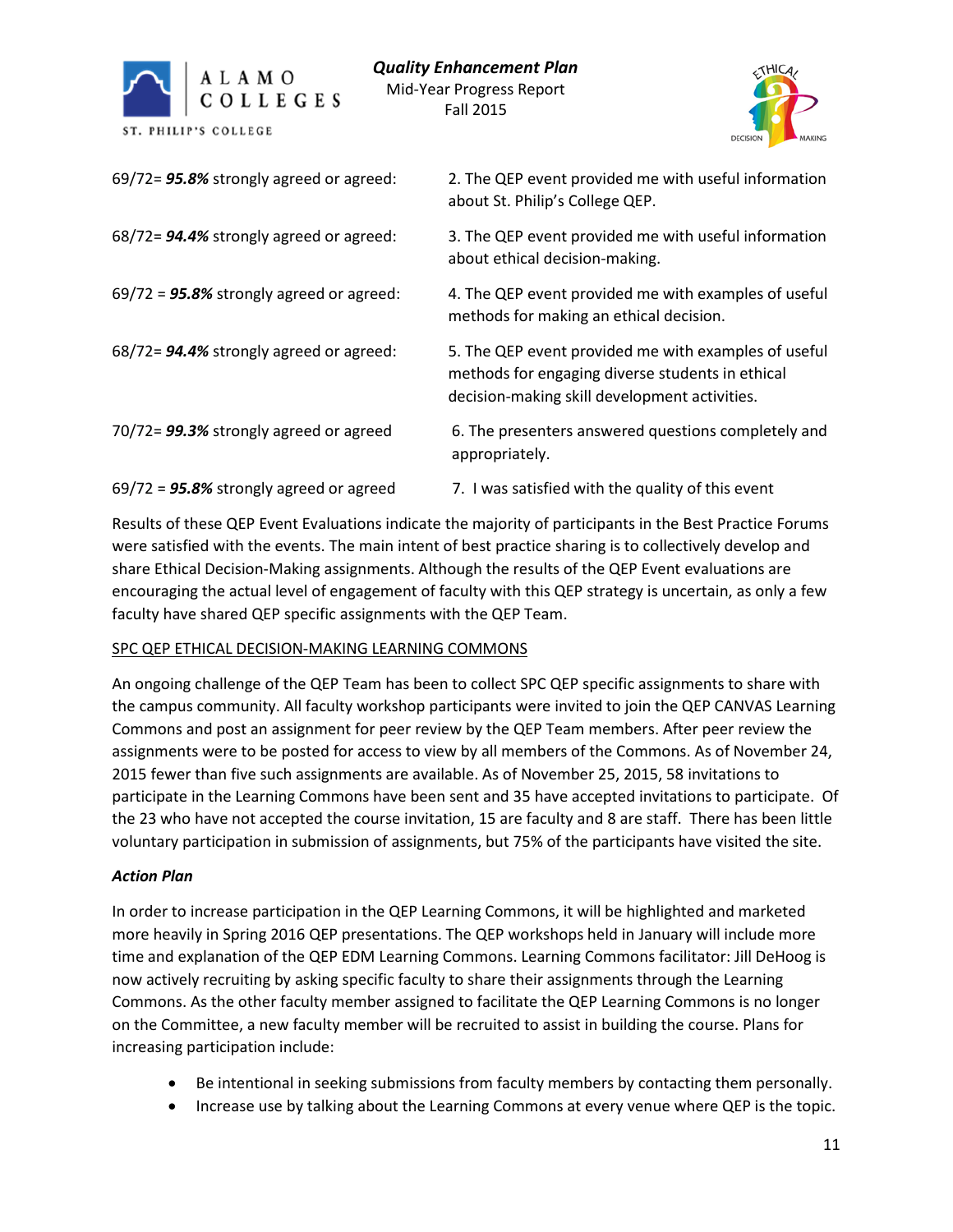



- Capture e-mail addresses at workshops and forums to increase the number of participants.
- Make sure there are submissions from every discipline so every participant feels like there is something that relates to their subject area.

## **Key Strategy 3: Student Engagement in Ethical Decision-Making**

#### *Implementation*

Three primary methods were described in the QEP to engage students in Ethical Decision-Making learning activities. The first method involved tying into the High Impact Educational Practice of utilizing a First-Year Experience (FYE) for new students. In order to maximize results, the QEP aligned with the First-Year Experience by offering QEP related activities during each FYE activity: New Student Orientation (NSO), New Student Convocation (NSC) and through Advising. As part of New Student Orientation, the QEP is described to students and at the conclusion of the NSO presentation a posttest question is given to students. New Student Convocation engages students through a lively and vibrant presentation of the QEP, a QEP rap song performed by a student, and by distributing free T-Shirts with the QEP logo to the audience. SPC Academic Advisors promote QEP awareness to students when they meet with them throughout the semester. A "talking points" card distributed to each advisor provides prompts to ensure an effective conversation.

The second method driving Key Strategy 3 is Ethical Decision-Making coursework for students. Faculty across campus have developed and implemented assignments for EDM instruction. Selected student artifacts will be assessed for student attainment of the SLOs in Spring 2016. Courses randomly selected to submit student work for assessment are housed in Arts and Sciences Division.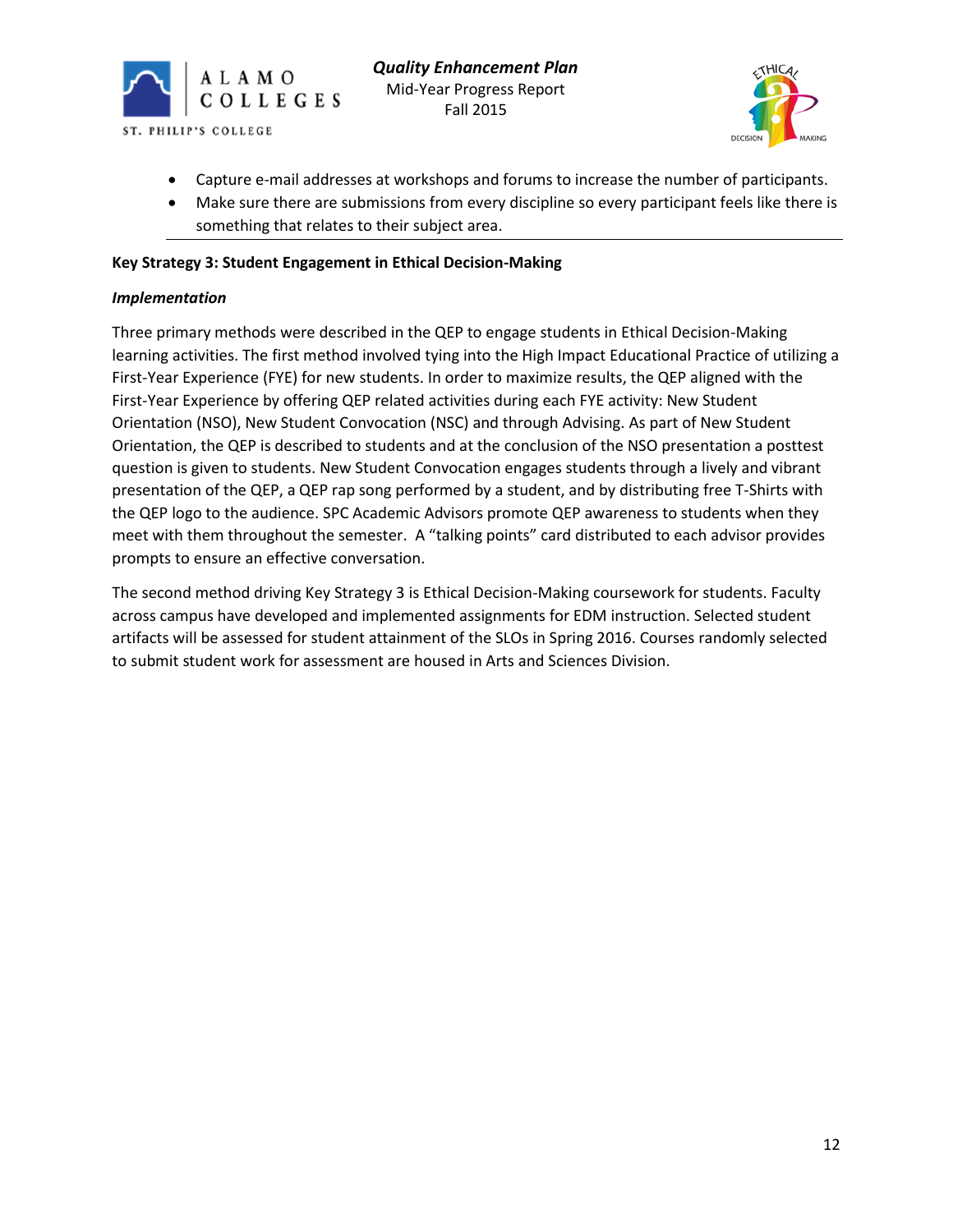



Table 5 describes the courses selected:

| <b>Core Courses And Student Development Courses Selected To</b><br><b>Table 5</b> |                                              |                |                                |                                                  |                                    |                                       |
|-----------------------------------------------------------------------------------|----------------------------------------------|----------------|--------------------------------|--------------------------------------------------|------------------------------------|---------------------------------------|
|                                                                                   | <b>Provide Student Artifacts Spring 2016</b> |                |                                |                                                  |                                    |                                       |
| <b>ACADEMIC</b><br><b>PERIOD DESC</b>                                             | <b>CRN</b>                                   | <b>SUBJECT</b> | <b>COURSE</b><br><b>NUMBER</b> | <b>COURSE</b><br><b>SECTION</b><br><b>NUMBER</b> | <b>ACTUAL</b><br><b>ENROLLMENT</b> | <b>INSTRUCTOR</b><br><b>LAST NAME</b> |
| <b>Full Term</b>                                                                  | 28917                                        | <b>ENGL</b>    | 1301                           | 461                                              | 25                                 | Moran                                 |
| Start II--14<br><b>Week Session</b>                                               | 26608                                        | <b>ENGL</b>    | 1301                           | 362                                              | 16                                 | Thompson                              |
| <b>Full Term</b>                                                                  | 16876                                        | GOVT           | 2306                           | 49                                               | 40                                 | Dillard                               |
| Dual Credit Full<br>Term                                                          | 10715                                        | <b>HIST</b>    | 1301                           | 13                                               | 71                                 | Moore                                 |
| <b>Full Term</b>                                                                  | 26965                                        | <b>HIST</b>    | 1301                           | 21                                               | 30                                 | Fitzgerald                            |
| <b>Full Term</b>                                                                  | 13108                                        | PHIL           | 2306                           | 7                                                | 40                                 | Hill                                  |
| 8 Weeks Flex II                                                                   | 17329                                        | <b>SPCH</b>    | 1311                           | 120                                              | 6                                  | Wise                                  |
| 8 Weeks Flex II                                                                   | 21767                                        | <b>ENGL</b>    | 1302                           | 154                                              | 9                                  | Nighbert                              |
| <b>Full Term</b>                                                                  | 14968                                        | <b>ENGL</b>    | 2327                           | 11                                               | 26                                 | Poff                                  |
| <b>Full Term</b>                                                                  | 10209                                        | <b>HIST</b>    | 1301                           | 165                                              | 39                                 | Thomas                                |
| <b>Full Term</b>                                                                  | 10256                                        | <b>HIST</b>    | 2301                           | 9                                                | 39                                 | Hamilton                              |
| <b>Full Term</b>                                                                  | 10171                                        | <b>HUMA</b>    | 1301                           | 32                                               | 40                                 | Fenton                                |
| <b>Full Term</b>                                                                  | 14555                                        | <b>SPCH</b>    | 1321                           | 45                                               | 28                                 | Mosley                                |
| <b>Full Term</b>                                                                  | 15250                                        | <b>SDEV</b>    | 370                            | 1                                                | 33                                 | Heckman                               |
| <b>Full Term</b>                                                                  | 15251                                        | SDEV           | 370                            | $\overline{7}$                                   | 36                                 | Hester                                |
| <b>Full Term</b>                                                                  | 15259                                        | <b>SDEV</b>    | 370                            | 15                                               | 35                                 | Mancha                                |
| <b>Full Term</b>                                                                  | 15271                                        | SDEV           | 370                            | 34                                               | 33                                 | Stewart                               |
| 8 Weeks Flex II                                                                   | 26659                                        | SDEV           | 370                            | 47                                               | 35                                 | Escamilla                             |
| <b>Full Term</b>                                                                  | 15260                                        | <b>SDEV</b>    | 370                            | 35                                               | 35                                 | West                                  |
| <b>Full Term</b>                                                                  | 15274                                        | <b>SDEV</b>    | 370                            | 36                                               | 33                                 | West                                  |

Department Chairpersons uploaded assignments for submission into iRubric assessment software before the close of Fall 2015 semester in preparation for Spring 2016 assessment.

The third method of student engagement for this key strategy is special projects. Students from Phi Theta Kappa developed two QEP skits which are available on th[e QEP website](http://alamo.edu/spc/about-qep/) and via social media. Theater art students performed a skit for the SACS-COC site review Team October 13, 2015 depicting a St. Philip's College classroom with Ethical Decision-Making instruction occurring utilizing the case study method. These five students each received \$250 scholarships from the President's Discretionary Fund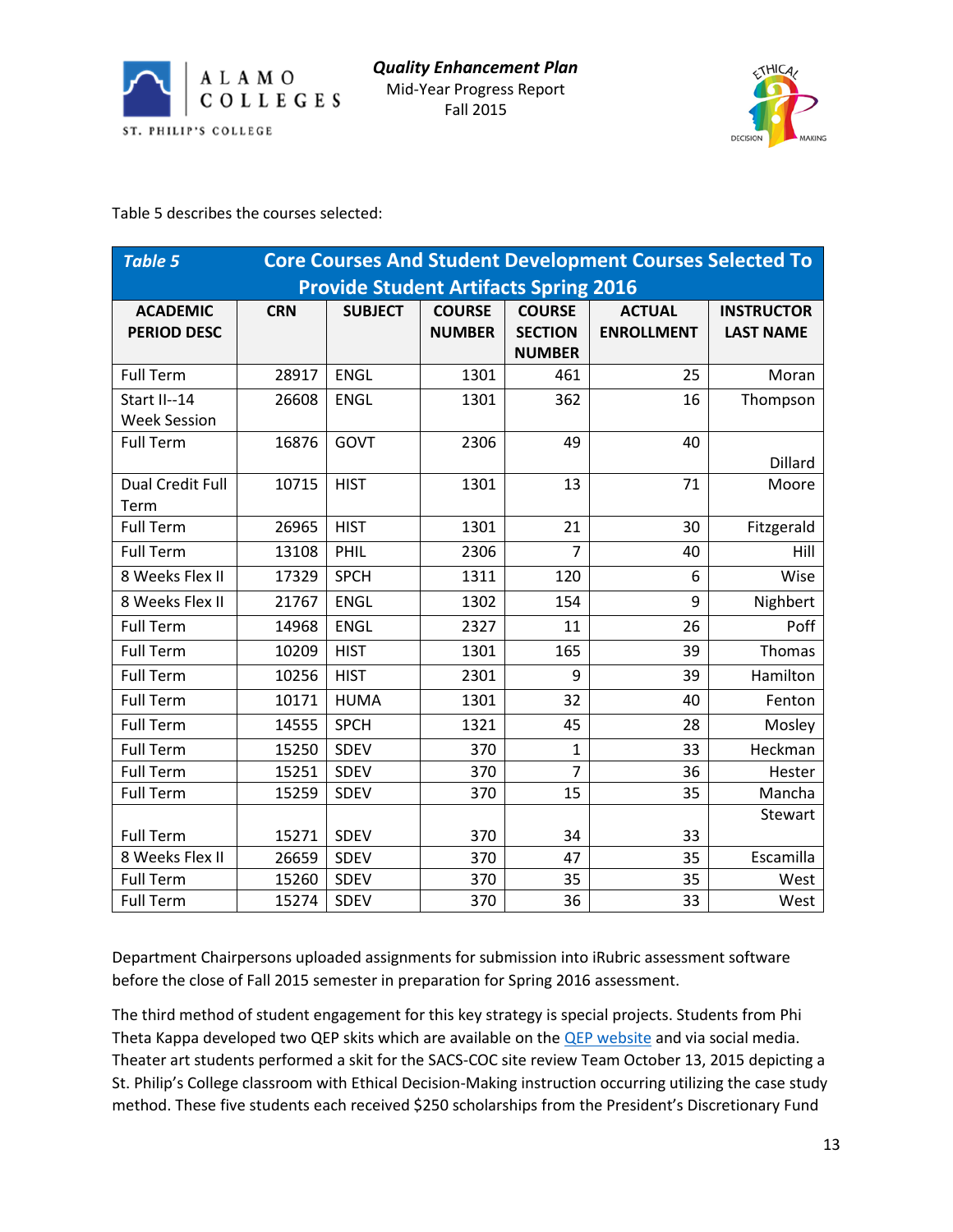



for their work in representing the QEP. Six students in the Physical Therapist Assistant Program were approved to receive \$1000 Student Engagement Grant scholarships for Academic Year 2015-2016 pending completion of an Ethical Decision-Making research project. The students have successfully completed the first phase which is preparing a research poster. Students will present their poster and research periodically during Spring 2016 semester. Student Engagement Grants were also awarded to three students for promoting and participating in Student Life sponsored *What Would You Do?* Scenarios. Two part-time (\$500.00) scholarships were awarded and one full-time (\$1000.00) scholarship during Fall 2015 for supporting the QEP.

# *Process Outcome 3*

Student engagement in Ethical Decision-Making learning activities will increase as evidenced by select item analysis from the Community College Survey of Student Engagement (CCSSE), Personal and Social Responsibility Inventory (PSRI), Defining Issues Test, Version 2 (DIT-2) and direct assessment using the QEP Ethical Decision-Making Assessment Rubric.

#### *Results*

# A. COMMUNITY COLLEGE SURVEY OF STUDENT ENGAGEMENT (CCSSE)

Administration scheduled for Spring 2017.

#### B. PERSONAL AND SOCIAL RESPONSIBILITY INVENTORY (PSRI)

When the Personal and Social Responsibility Inventory was first delivered to students via email, the response rate was too low for valid data. Marketing and incentive strategies were developed and implemented immediately to increase the response rate. Faculty were asked to encourage student participation and free T-shirts were delivered through Student Life as incentives to students. The survey closed on November 13th. At that time, 12,634 students had been invited to participate and 672 students completed the survey meeting the required 600 student responses required for valid results. A report of the PSRI results was received by St. Philip's College January 8, 2016. These results are available on th[e QEP website.](http://alamo.edu/uploadedFiles/SPC/Faculty_and_Staff/QEP/Files/QEPPSRI-Fall2015Report.pdf)

The original intent was to administer the PSRI twice during Fall 2015 semester and include case studies designed to directly measure the QEP SLOs. The research and development of the case study portion of the PSRI was not yet complete by Research Institute for Studies in Education, Iowa State University by the scheduled survey deployment date; therefore, case studies as part of the assessment will occur as a pre and posttest during Spring 2016 for baseline results of this portion of the PSRI. The pre-test will launch February 3, 2016.

#### C. DEFINING ISSUES TEST, VERSION 2 (DIT-2)

Twelve course sections were randomly selected to submit QEP student artifacts for assessment of the QEP SLOs. These same sections were required to administer the DIT-2 to their students from November 14 – December 4, 2015. The completed paper and pencil surveys were mailed from St. Philp's College to the Center for the Study of Ethical Development at University of Minnesota for scoring service on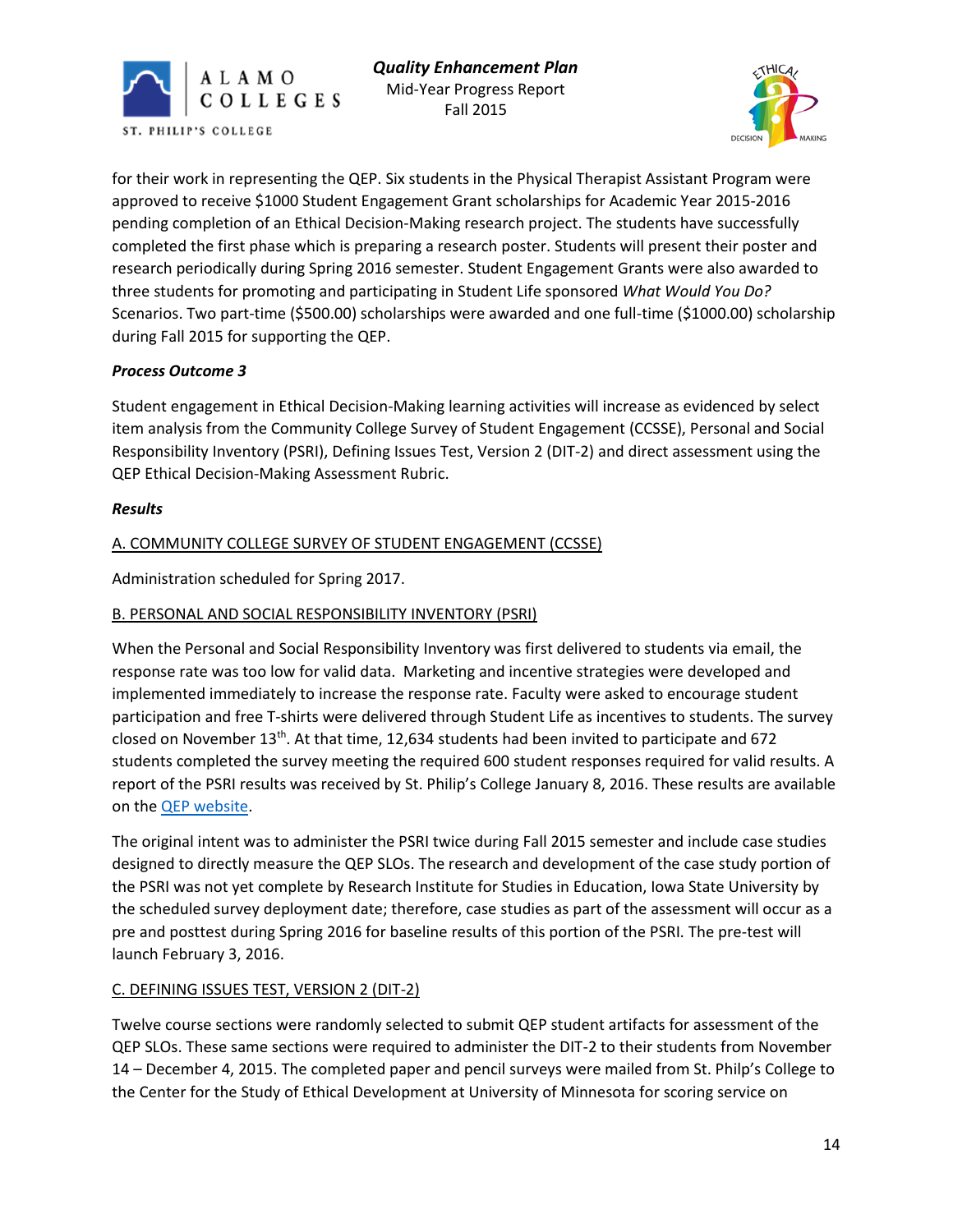



December 10, 2015. The QEP Team received DIT-2 results January 27, 2016. Of the 267 DIT-2 forms submitted 189 were valid for assessment. The average age of students at SPC completing the DIT-2 was 23.3. Table 6 describes the mean scores for each of the three schema/stages. The Personal Interest Stage represents the least mature stage of moral development and Post Conventional the most mature stage of moral reasoning. National Mean is from the DIT-2 manual.

| Table 6                            | Defining Issues Test, Version 2 - SPC Mean Scores by Schema |       |  |  |
|------------------------------------|-------------------------------------------------------------|-------|--|--|
| <b>National Mean</b><br><b>SPC</b> |                                                             |       |  |  |
| Personal Interest (Stage 2/3)      | 32.63                                                       | 26.27 |  |  |
| <b>Maintain Norms (Stage 4)</b>    | 38.39                                                       | 37.32 |  |  |
| <b>Post Conventional (P Score)</b> | 21.73                                                       | 31.06 |  |  |

The complete results including the raw data from the DIT-2 are available on the **QEP** website.

#### D. DIRECT ASSESSMENT OF STUDENT ARTIFACTS WITH QEP ETHICAL DECISION-MAKING RUBRIC

Rubric assessment is scheduled for Spring 2016. The QEP Annual Report will report results of this assessment measure.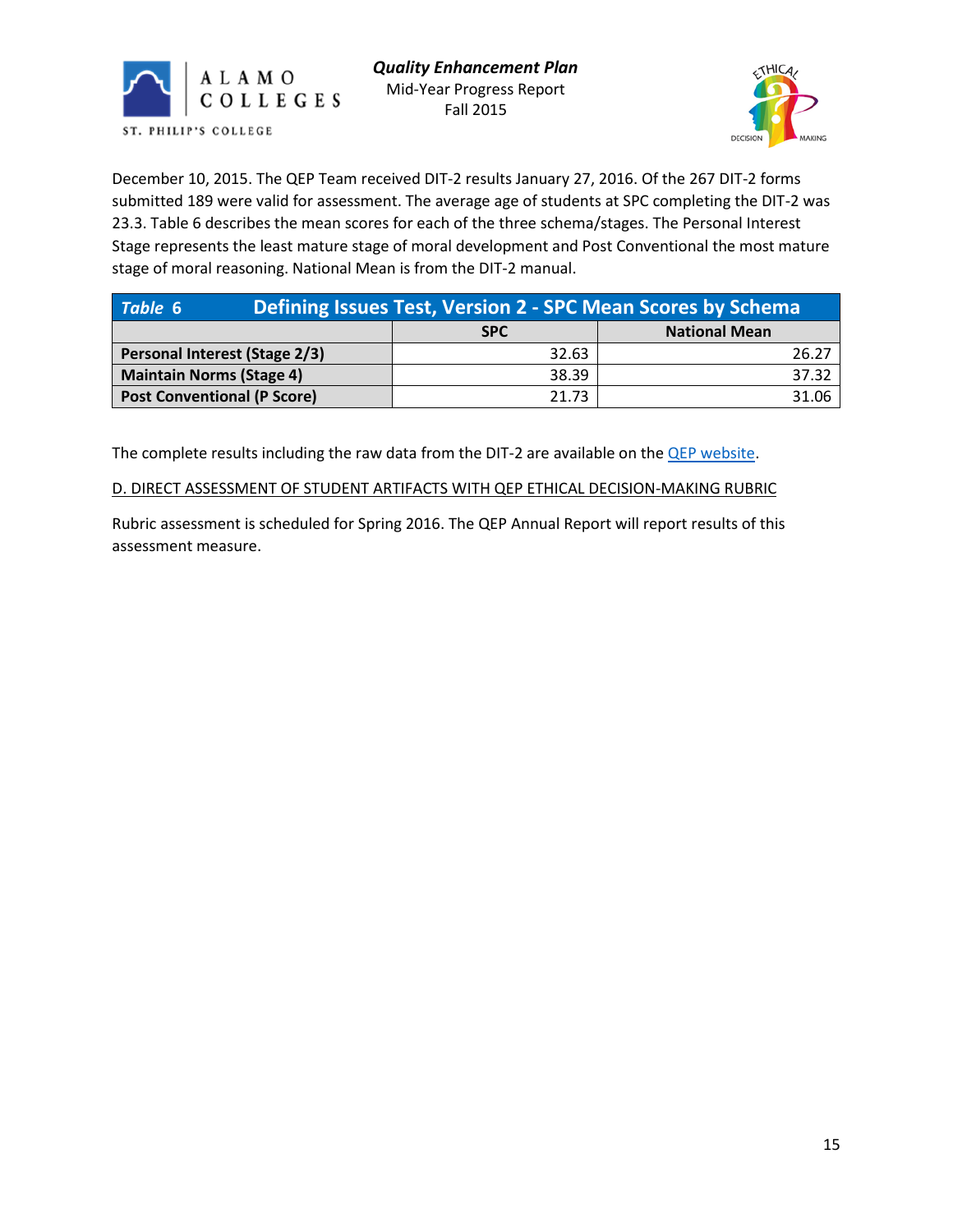



#### *Additional Measures and Actions*

#### WHAT WOULD YOU DO SCENARIOS

The number of students involved in Ethical Decision-Making activities facilitated by Student Life such as *What Would You Do* scenarios was recorded as a means of determining student levels of engagement. Table 7 describes the number of students responding to the scenarios:

| Fall 2015 Student-Life Facilitated What Would You Do?<br><b>Table 7</b> |                   |                           |                                         |  |
|-------------------------------------------------------------------------|-------------------|---------------------------|-----------------------------------------|--|
| <b>SCENARIO</b>                                                         | <b>DATE</b>       | <b>CAMPUS</b>             | <b>NUMBER OF</b><br><b>PARTICIPANTS</b> |  |
| <b>Managing Factory Underpaid</b><br>Workers?                           | August 19, 2015   | <b>SPC-MLK</b>            | 20                                      |  |
| <b>Managing Factory Underpaid</b><br>Workers?                           | August 19, 2015   | SPC-SWC                   | 5                                       |  |
| <b>Sharing Teacher's Mental Illness?</b>                                | September 2, 2015 | <b>SPC-MLK</b>            | 16                                      |  |
| <b>Sharing Teacher's Mental Illness?</b>                                | September 2, 2015 | SPC-SWC                   | 15                                      |  |
| <b>Bank Teller</b>                                                      | October 7, 2015   | SPC-SWC                   | 20                                      |  |
| <b>Student Grade</b>                                                    | October 13, 2015  | SPC-SPC                   | 3                                       |  |
| Social Worker Reporting Unschooled<br>Children?                         | October 14, 2015  | <b>SPC-MLK</b>            | 31                                      |  |
| Social Worker Reporting Unschooled<br>Children?                         | October 15, 2015  | <b>SPC-MLK</b>            | 24                                      |  |
| <b>Suspending Football Players before</b><br><b>Championship Game?</b>  | October 20, 2015  | <b>SPC-MLK</b>            | 31                                      |  |
| <b>Suspending Football Players before</b><br>Championship Game?         | October 26, 2015  | <b>SPC-MLK</b>            | 21                                      |  |
| <b>Social Worker Reporting Unschooled</b><br>Children?                  | October 29, 2015  | <b>SPC-MLK</b>            | 18                                      |  |
| <b>HEB Eye Liner</b>                                                    | November 4, 2015  | SPC-SWC                   | 55                                      |  |
| <b>Nursing Home Terminally Ill patient</b>                              | November 18, 2015 | SPC-SWC                   | 6                                       |  |
| Report Co-Worker's Dirty Email?                                         | November 25, 2015 | SPC-MLK                   | 31                                      |  |
| Report Co-Worker's Dirty Email?                                         | December 3, 2105  | <b>SPC-MLK</b>            | 11                                      |  |
|                                                                         |                   | <b>Total participants</b> | 307                                     |  |

# *Action Plan*

Several ideas proposed by the Implementation Team based on ongoing feedback throughout the Fall 2015 semester will be implemented during Spring 2016:

 Provide faculty with dates and times PSRI will go to student email. (SPC to deliver student email to Iowa State University by January 18, 2016 for PSRI Pre-test scheduled launch February 3, 2016.)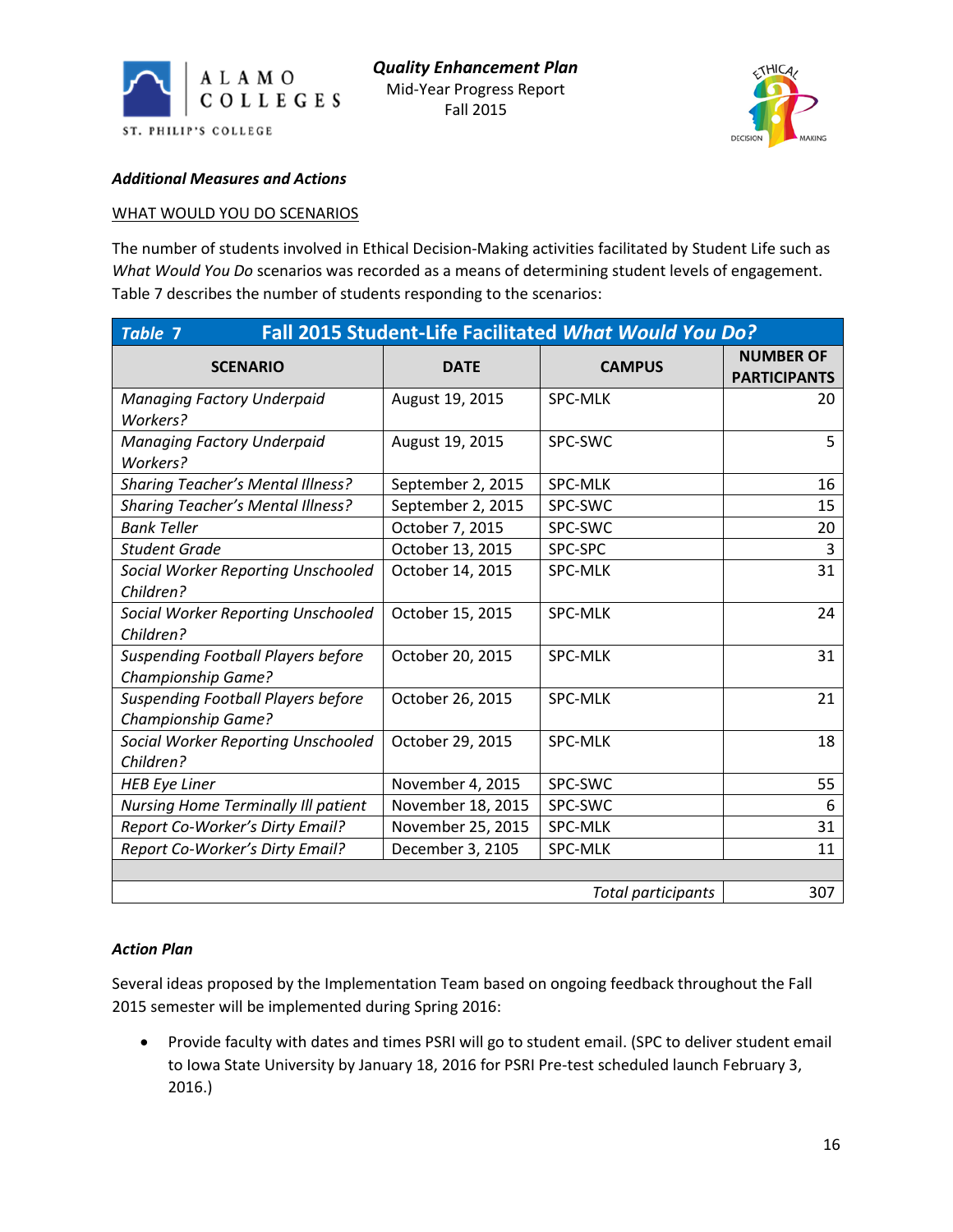



- Develop an alternative to comparative analysis of DIT-2 to QEP artifacts direct assessment measures as Banner IDs are not included on QEP artifacts.
- Coordinate with Institutional Planning Research and Effectiveness to develop a student tracking plan to assess using the DIT-2 for current sample of students assessed as a pretest prior to selected students' graduation dates and DIT-2 posttest administration.

# **Key Strategy 4: Develop SPC Community-Wide Ethical Decision-Making Awareness**

#### *Implementation*

The three primary methods to market the QEP are print media, digital media and classroom discussion/inclusion of the QEP logo, focus statement and SLOs on all SPC course syllabi.

A wide variety of print media share QEP information. Posters with the logo and EDM process are now located in every SPC classroom. Larger posters with the logo and process are displayed in multiple visible locations in major traffic areas across both campus. Yard signs with the QEP logo are placed across MLK and SWC campuses. QEP information is included in college distributed print media such as student planners, newsletters, EDM process bookmarks and Student Engagement "talking points" cards. Print media and posters have also been distributed to distance locations.

The QEP logo and a "Tip of the Week" is displayed on all College digital signs. The QEP logo and focus statement is found as a screensaver on computer monitors throughout both campuses. The QEP website offers public access to information about the QEP. QEP Core Team and QEP Implementation Team minutes are posted weekly to the website.

Including the QEP logo and focus statement on all course syllabi was accomplished with some challenge. The QEP Team elected to include the information at the top of each syllabi. This section of the syllabi could not be easily edited and mass distributed. Ultimately, each department chair or faculty member included this information manually for each syllabi. Additionally, after this was accomplished it was necessary to repeat the process in order to include the updated Mission Statement of the College as well in the course syllabi. Further discussion will occur in the Action Plans section of this report.

#### *Process Outcome 4*

Awareness of ethical decision-making emphasis at SPC will increase as evidenced by select item analysis from the Community College Survey of Student Engagement (CCSSE), Personal and Social Responsibility Inventory (PSRI) and the External Constituent/Alumni Survey.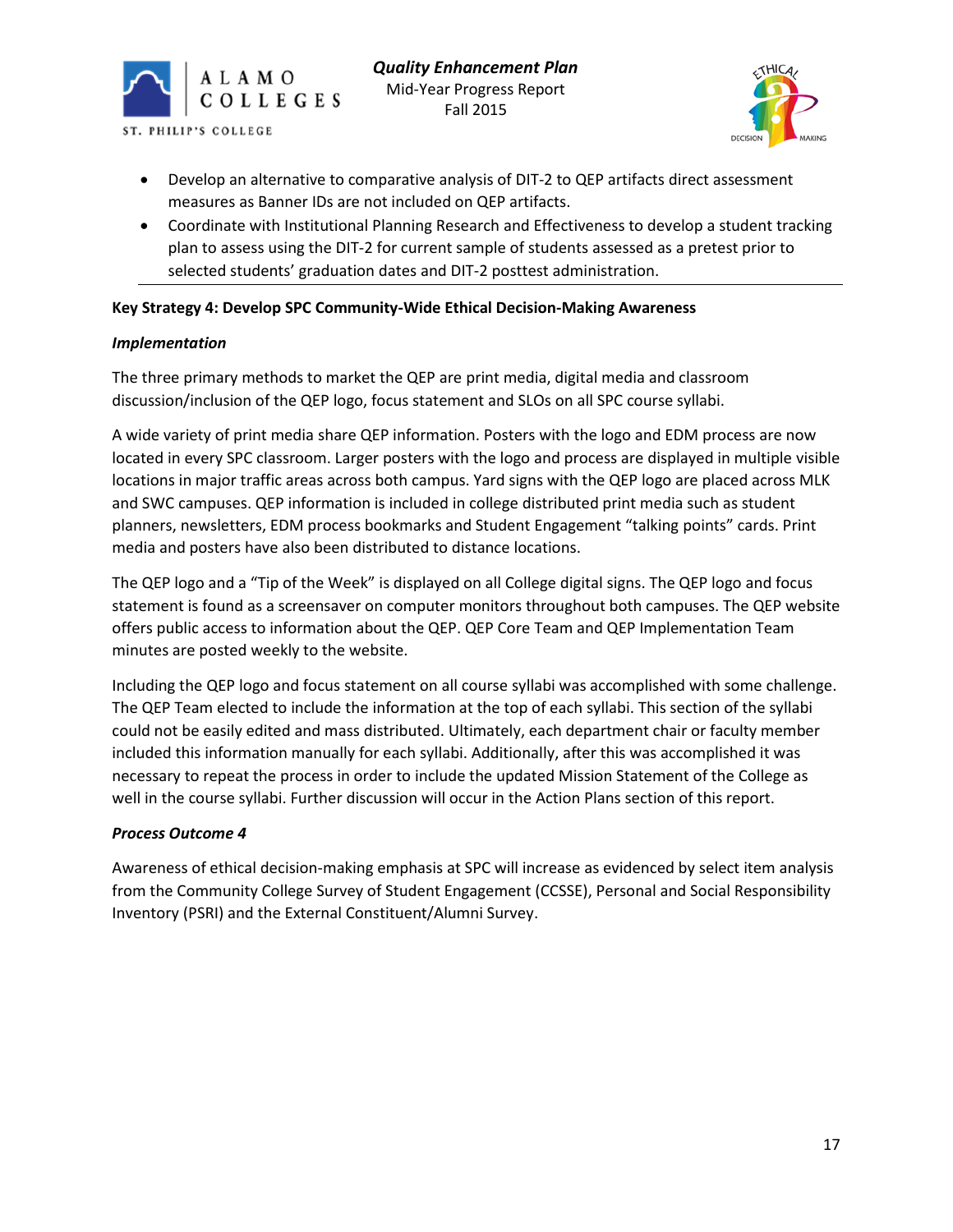



#### *Results*

# A. COMMUNITY COLLEGE SURVEY OF STUDENT ENGAGEMENT (CCSSE)

Table 8 (Table 32 in the QEP) describes selected items from the CCSSE selected to measure progress.

|                | <b>COMMUNITY COLLEGE SURVEY OF STUDENT ENGAGEMENT (CCSSE)</b><br>Table 8<br><b>SAMPLE SURVEY ITEMS TO TRACK FOR QEP</b>                        |                                                  |                                      |  |  |
|----------------|------------------------------------------------------------------------------------------------------------------------------------------------|--------------------------------------------------|--------------------------------------|--|--|
| <b>Item</b>    | Abbreviated student survey question<br>how has your coursework emphasized the following mental activities:                                     | <b>Related</b><br>student<br>learning<br>outcome | Related<br>process<br>outcome        |  |  |
| 5 <sub>b</sub> | Analyzing the basic elements of an idea, experience, or theory?                                                                                | 1,2,3                                            | 2,3,4                                |  |  |
| 5d             | Making judgments about the value or soundness of information, arguments, or methods?                                                           | 1,2,3                                            | 2,3                                  |  |  |
| 5e             | Applying theories or concepts to practical problems or in new situations                                                                       | 1,2,3                                            | 3                                    |  |  |
| <b>Item</b>    | Abbreviated student survey question:<br>How has your college experience contributed to your knowledge, skills, and personal<br>development in: | <b>Related</b><br>student<br>learning<br>outcome | <b>Related</b><br>process<br>outcome |  |  |
| 12e            | Thinking critically and analytically                                                                                                           | 1,2,3                                            | 3                                    |  |  |
| 12j            | Understanding yourself                                                                                                                         | 1                                                | 3                                    |  |  |
| 121            | Developing a personal code of values and ethics                                                                                                |                                                  | 3,4                                  |  |  |

#### Following are the results of the 2015 CCSSE by selected response item:

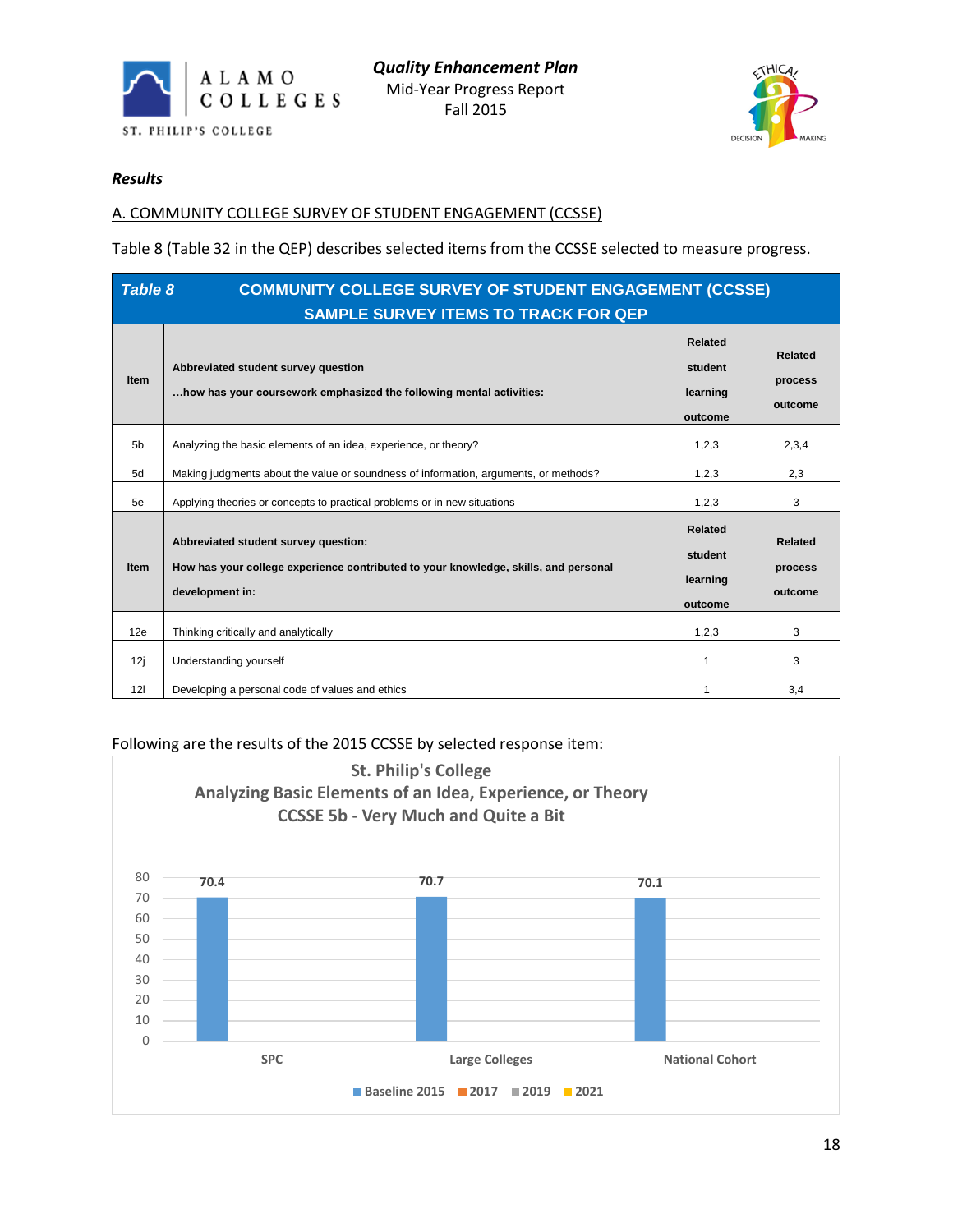





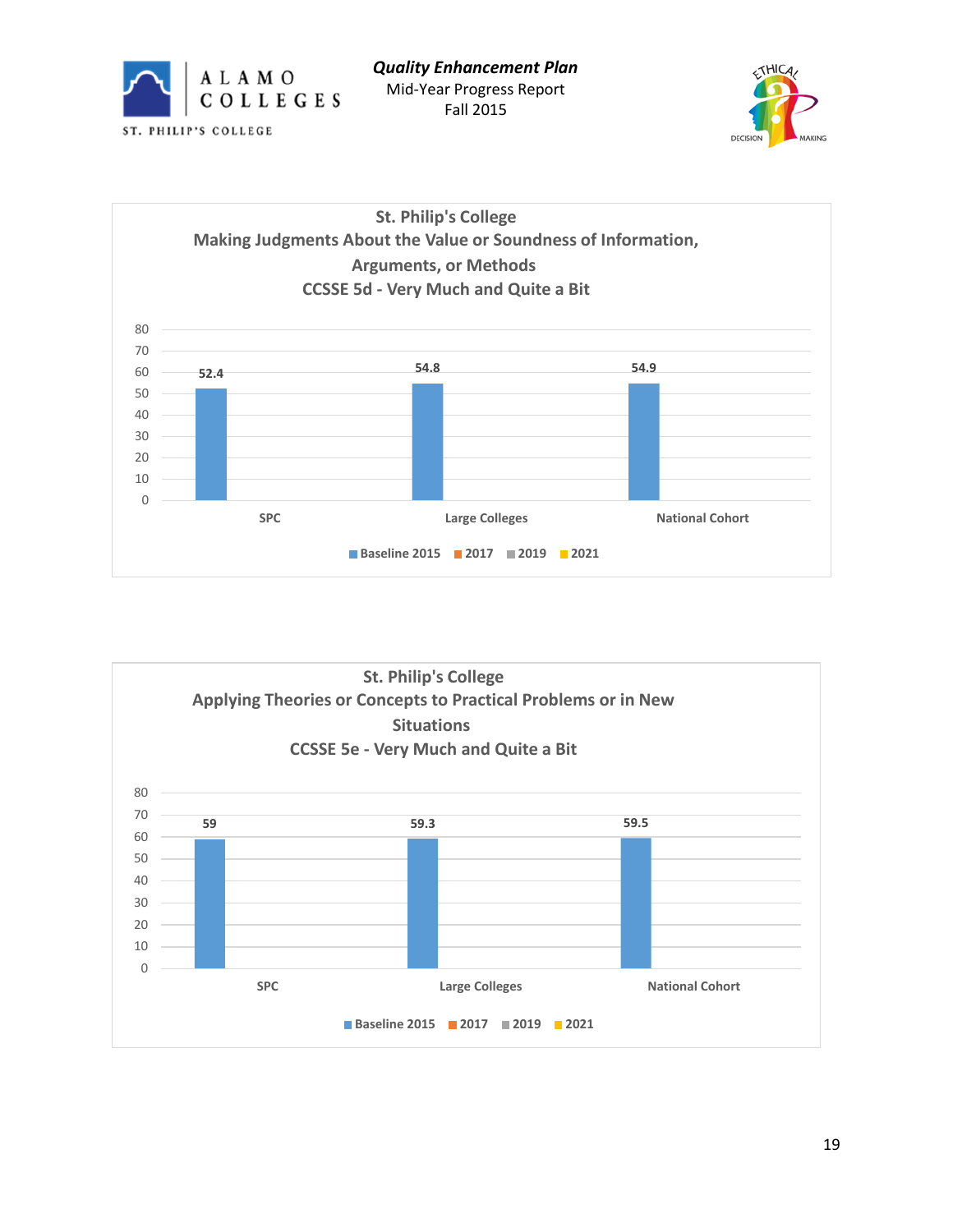







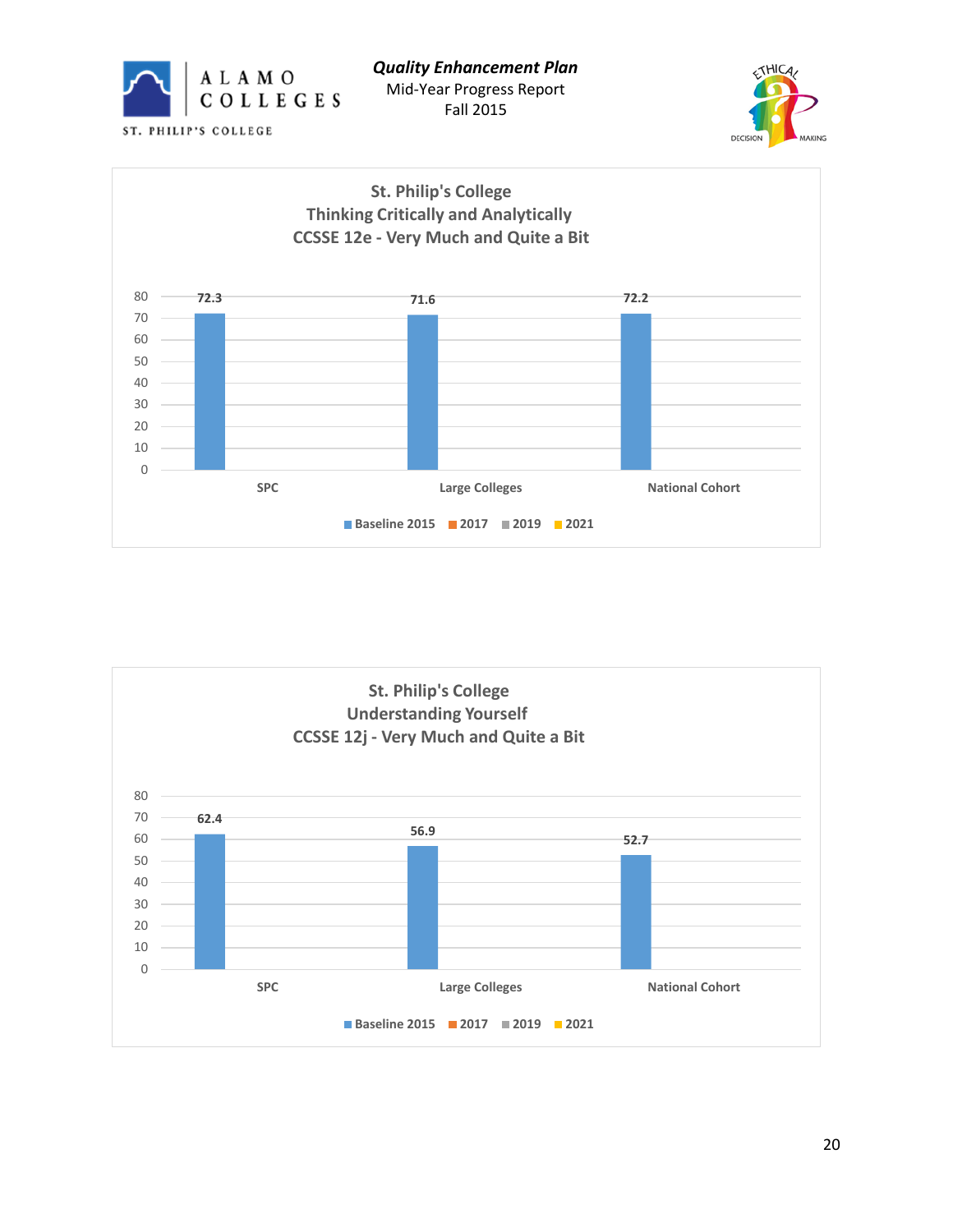





St. Philip's College is higher than the National Cohort for the two items: 5b and 12l: the items the QEP Team will track to measure SPC Community-Wide Awareness (Process Outcome 4).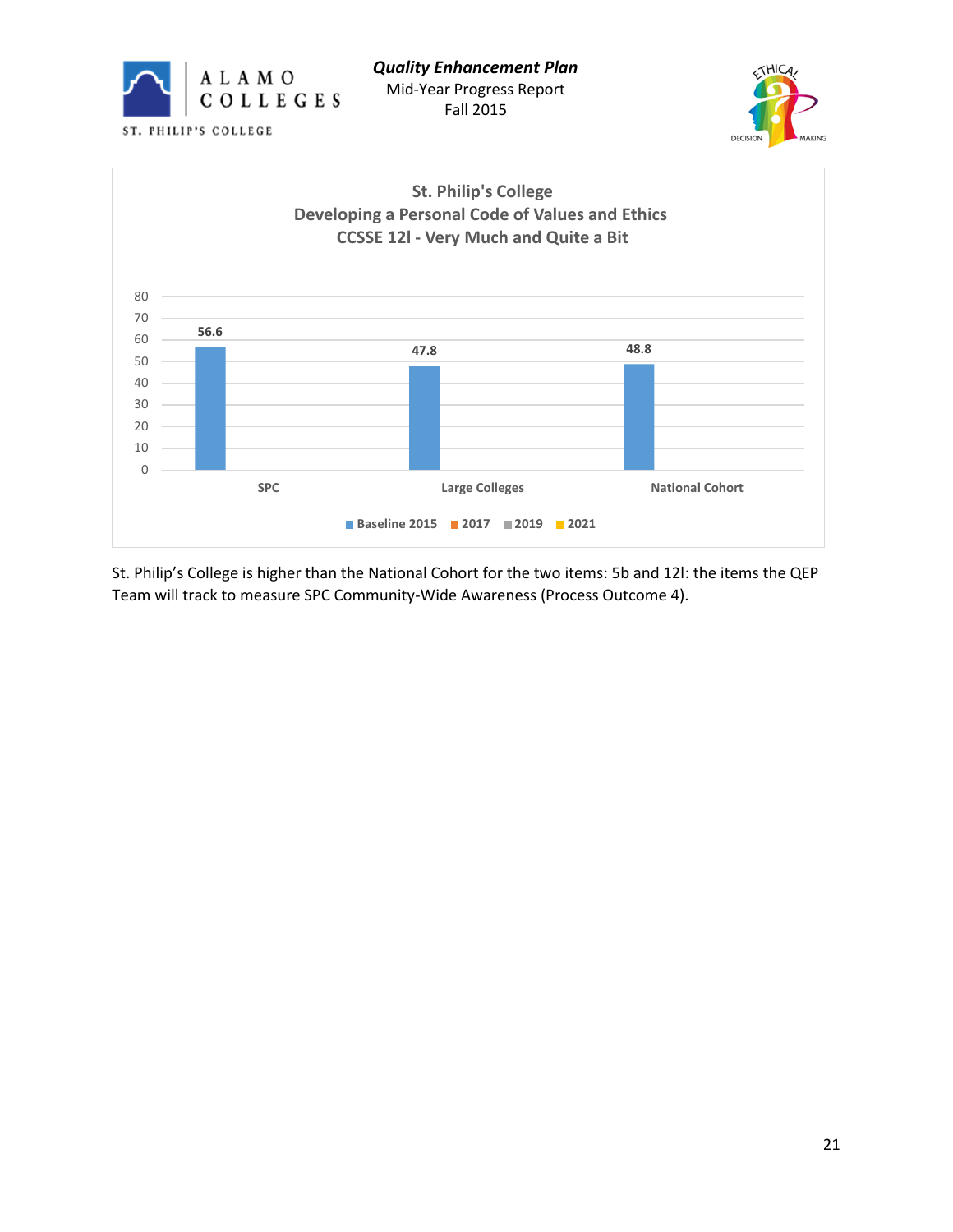



#### B. PERSONAL AND SOCIAL RESPONSIBILITY INVENTORY (PSRI)

Table 9 (Table 31 in the QEP) describes selected items from the PSRI selected to measure progress.

| <b>Table 9</b><br>PERSONAL AND SOCIAL RESPONSIBILITY INVENTORY<br><b>SAMPLE SURVEY ITEMS TO TRACK FOR QEP</b> |                                                                                                                                                                    |                                                  |                                             |
|---------------------------------------------------------------------------------------------------------------|--------------------------------------------------------------------------------------------------------------------------------------------------------------------|--------------------------------------------------|---------------------------------------------|
| <b>Item</b>                                                                                                   | <b>FACTOR: STUDENTS' PERCEPTIONS OF THEIR GROWTH</b>                                                                                                               | Related<br>student<br>learning<br>outcome        | <b>Related</b><br><b>Process</b><br>Outcome |
| SPERS <sub>11</sub>                                                                                           | My experiences at this campus have increased my ability to learn from diverse<br>perspectives.                                                                     | 3                                                | 2,3,4                                       |
| SACIN <sub>9</sub>                                                                                            | My experiences at this campus have helped me develop a better understanding of<br>academic integrity                                                               | 1,2                                              | 3,4                                         |
| <b>Item</b>                                                                                                   | <b>FACTOR: FACULTY ROLES IN ACADEMIC INTEGRITY</b>                                                                                                                 | <b>Related</b><br>student<br>learning<br>outcome | <b>Related</b><br>process<br>outcome        |
| ACIN <sub>5</sub>                                                                                             | Faculty at this institution understand the campus academic policies                                                                                                | 2                                                | 4                                           |
| ACIN 10                                                                                                       | Faculty reinforce the campus academic policies                                                                                                                     | 2,3                                              | 3,4                                         |
| <b>Item</b>                                                                                                   | <b>FACTOR: GENERAL CLIMATE FOR PERSPECTIVE TAKING</b>                                                                                                              | Related<br>student<br>learning<br>outcome        | <b>Related</b><br>process<br>outcome        |
| PERS <sub>1</sub>                                                                                             | Helping students recognize the importance of taking seriously the perspectives of others is<br>a major focus of this campus                                        | 3                                                | 3,4                                         |
| PERS <sub>6</sub>                                                                                             | Faculty at this institution help students think through new and challenging ideas or<br>perspectives                                                               | 1,2,3                                            | 3,4                                         |
| PERS <sub>8</sub>                                                                                             | This campus has high expectations for students in terms of their ability to take seriously the<br>perspectives of others, especially those with whom they disagree | 1,2,3                                            | 3,4                                         |
| <b>Item</b>                                                                                                   | <b>FACTOR: GENERAL CLIMATE FOR ETHICAL AND MORAL REASONING</b>                                                                                                     | <b>Related</b><br>student<br>learning<br>outcome | Related<br>process<br>outcome               |
| ETHC <sub>1</sub>                                                                                             | Helping students to develop their ethical and moral reasoning is a major focus of this<br>campus                                                                   | 1,2,3                                            | 2,3,4                                       |
| ETHC 3                                                                                                        | This campus helps students to develop their ethical and moral reasoning, including the<br>ability to express and act upon personal values responsibly              | 1,2,3                                            | 2,3,4                                       |
| ETHC 13                                                                                                       | This campus provides opportunities for students to develop their ethical and moral<br>reasoning in their academic work                                             | 1,2,3                                            | 3,4                                         |

Invitations to participate in the Personal and Social Responsibility Inventory (PSRI) were issued to 12,634 students via email. The survey closed November 13, 2015. Students completing the survey is 672.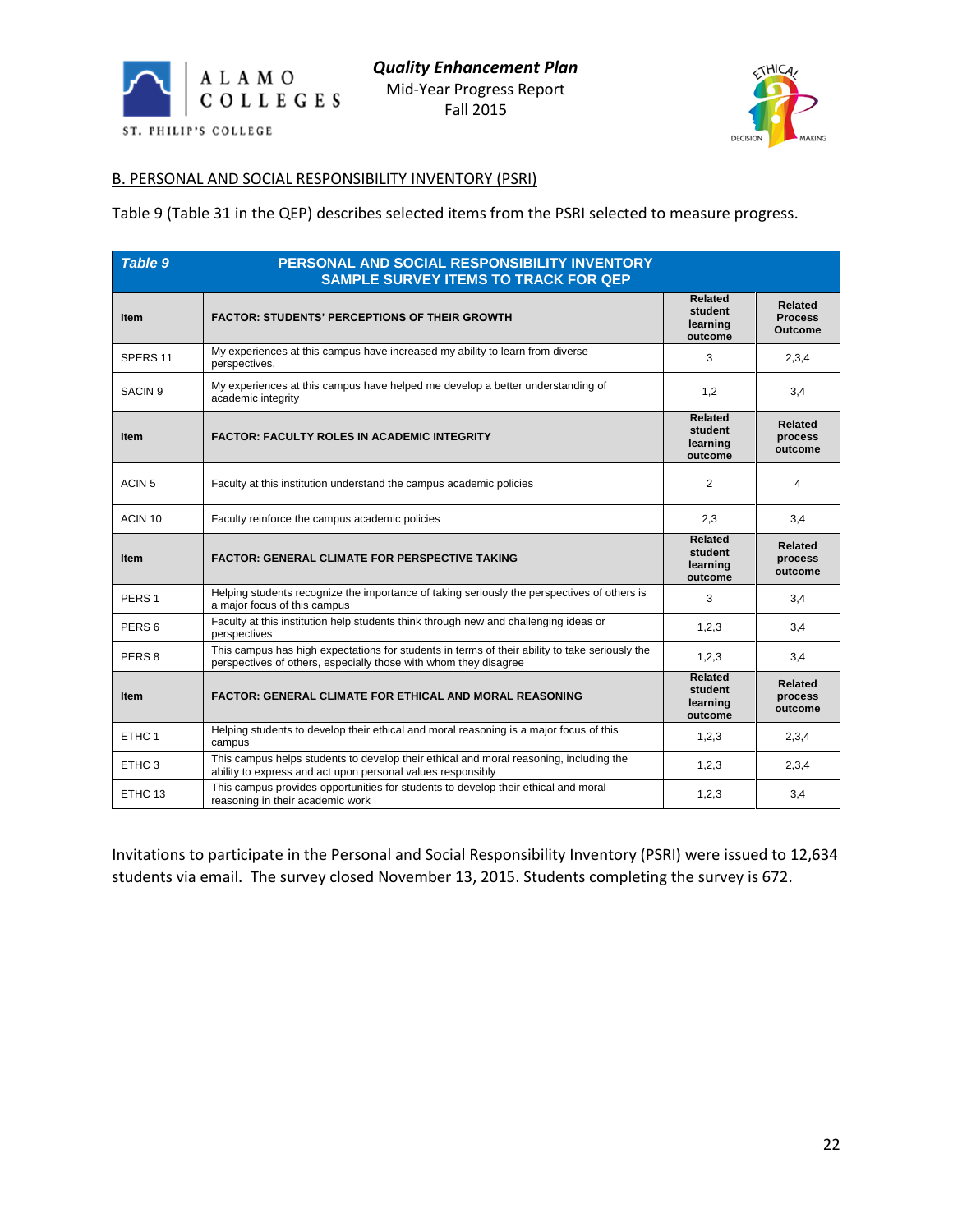



Table 10 describes SPC results as compared to the national average for student perceptions in selected categories. The complete PSRI report for Fall 2015 is available on the **QEP** website.

| Table 10<br><b>Institutional and National Student Factor Scores</b> |                            |           |          |           |
|---------------------------------------------------------------------|----------------------------|-----------|----------|-----------|
|                                                                     | <b>Student Respondents</b> |           |          |           |
|                                                                     | Institutional              |           | National |           |
|                                                                     | Mean                       | Standard  | Mean     | Standard  |
|                                                                     |                            | deviation |          | deviation |
| <b>Striving for Excellence</b>                                      |                            |           |          |           |
| <b>General Climate for Excellence</b>                               | 3.96                       | 1.02      | 3.75     | 0.94      |
| Motivation to Develop a Strong Work Ethic                           | 3.91                       | .96       | 3.75     | 0.81      |
| <b>Communicating Expectations about</b>                             |                            | 1.14      | 3.69     | 0.99      |
| Excellence                                                          |                            |           |          |           |
| Developing a Strong Work Ethic                                      | 4.37                       | .86       | 4.53     | 0.63      |
| <b>Cultivating Academic Integrity</b>                               |                            |           |          |           |
| General Climate for Academic Integrity                              | 4.00                       | .90       | 3.87     | 0.81      |
| <b>Faculty Roles in Academic Integrity</b>                          | 4.22                       | .88       | 4.45     | 0.65      |
| Developing Academic Integrity                                       | 2.98                       | 1.35      | 2.52     | 1.11      |
| <b>Refining Ethical and Moral Reasoning and</b>                     |                            |           |          |           |
| <b>Action</b>                                                       |                            |           |          |           |
| <b>General Climate for Ethical and Moral</b>                        | 4.01                       | .96       | 3.74     | 0.87      |
| Reasoning                                                           |                            |           |          |           |
| Sources of Support for Ethical and Moral                            |                            | .99       | 3.62     | 0.88      |
| Reasoning                                                           |                            |           |          |           |

# C. EXTERNAL CONSTITUENT/ALUMNI SURVEY

This survey was developed in an electronic format with Survey Point software. A Holiday postcard was developed to share basic QEP information and request feedback from External Constituents. The survey and postcard were distributed December 10, 2015. As of January 15, 2016 there were a total of 13 responses (12 blank; 1 complete). The QEP Team will work to find an alternative method for obtaining feedback from external constituents.

#### *Additional Measures and Actions*

#### NEW STUDENT ORIENTATION POSTTEST

During New Student Orientation (NSO), students are given information about the St. Philip's College QEP. Following NSO students respond to 6 posttest questions to assess student retention of the information presented. One of the posttest questions relates to student awareness of the QEP topic. The number of students responding correctly to the QEP posttest question increased each month from August to November. The following chart provides further detail: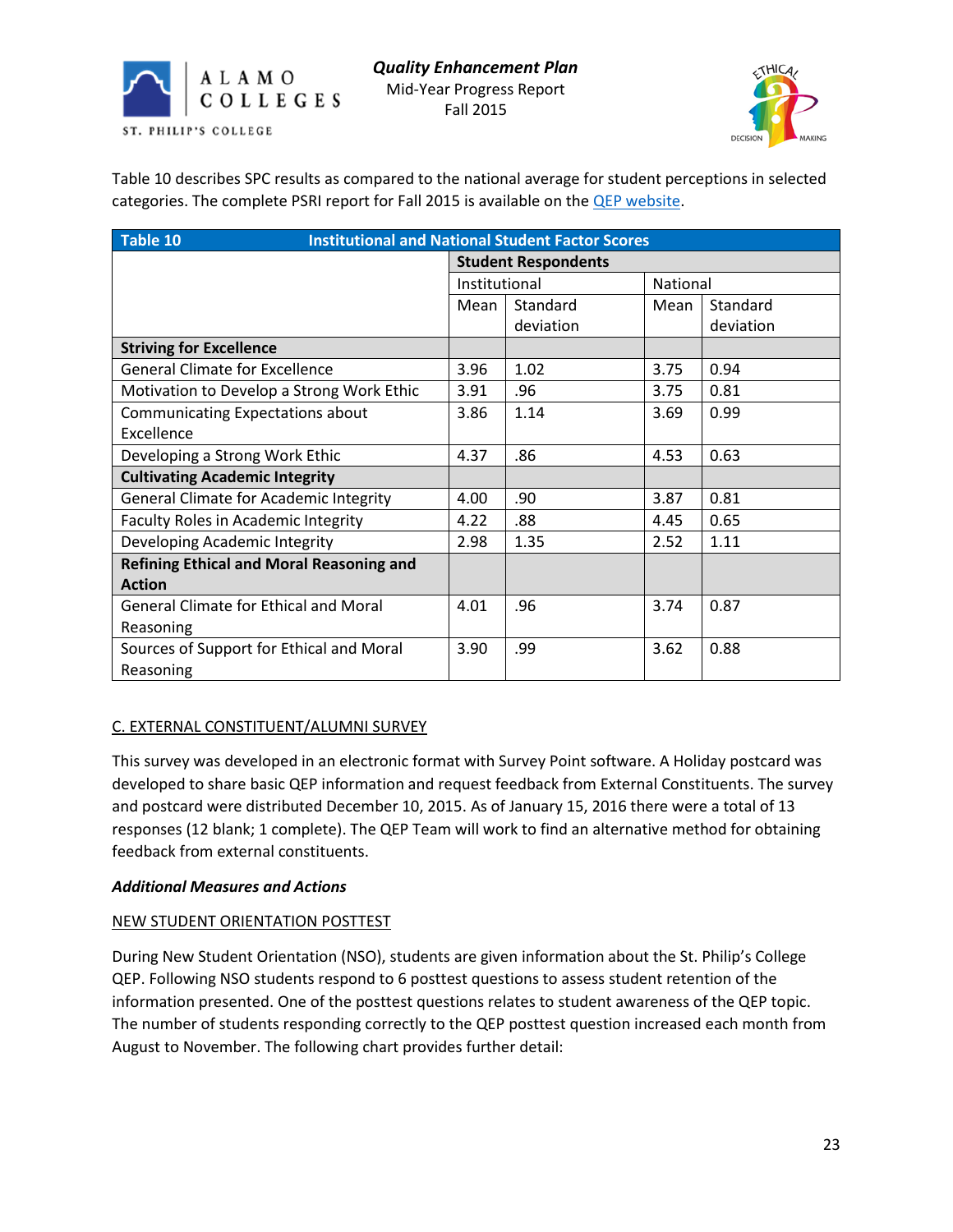





An additional primary means of informing the Campus Community included QEP presentations to College Divisions and major campus groups. The following events are not an all-inclusive listing of QEP presentations. Several have been described previously in this report. Table 11 summarizes presentations delivered to the College Community by the QEP Team providing an *Overview of QEP and Status Report*:

| <b>Fall 2015 QEP Informative Presentations</b><br><b>Table 11</b> |                    |                                  |                                         |  |
|-------------------------------------------------------------------|--------------------|----------------------------------|-----------------------------------------|--|
| <b>Event Title</b>                                                | Date               | <b>Campus Group</b>              | <b>Number of</b><br><b>Participants</b> |  |
| Overview of QEP and Status Report                                 | September 3, 2015  | <b>President's Division</b>      | 17                                      |  |
| Overview of QEP and Status Report                                 | September 9, 2015  | Interdisciplinary                | 22                                      |  |
|                                                                   |                    | <b>Programs Division</b>         |                                         |  |
| Overview of QEP and Status Report                                 | September 11, 2015 | <b>College Services Division</b> | 30                                      |  |
| Overview of QEP and Status Report                                 | September 18, 2015 | <b>Student Success Division</b>  | 63                                      |  |
| Overview of QEP and Status Report                                 | September 25, 2015 | <b>Faculty Senate</b>            | 9                                       |  |
| Overview of QEP and Status Report                                 | September 25, 2015 | Advisors                         | 32                                      |  |
|                                                                   |                    |                                  |                                         |  |
| Total participants                                                |                    |                                  |                                         |  |

Although QEP Event Evaluations are not included in the QEP assessment plan as a means of measuring the effectiveness of the Community-Wide Awareness Strategy, the QEP Team chose to collect this information following presentations early in the semester to obtain feedback to improve future presentations. Total individuals signed in for the evaluated September events described as *Overview of QEP and Status Report* is 173. Total of completed surveys returned is 139. Two were incomplete. Following is a summary of Likert scale response item options combined from the 139 completed surveys from the six survey administrations:

138/139 = *99.3%* strongly agreed or agreed: 1. The QEP event met the stated objectives.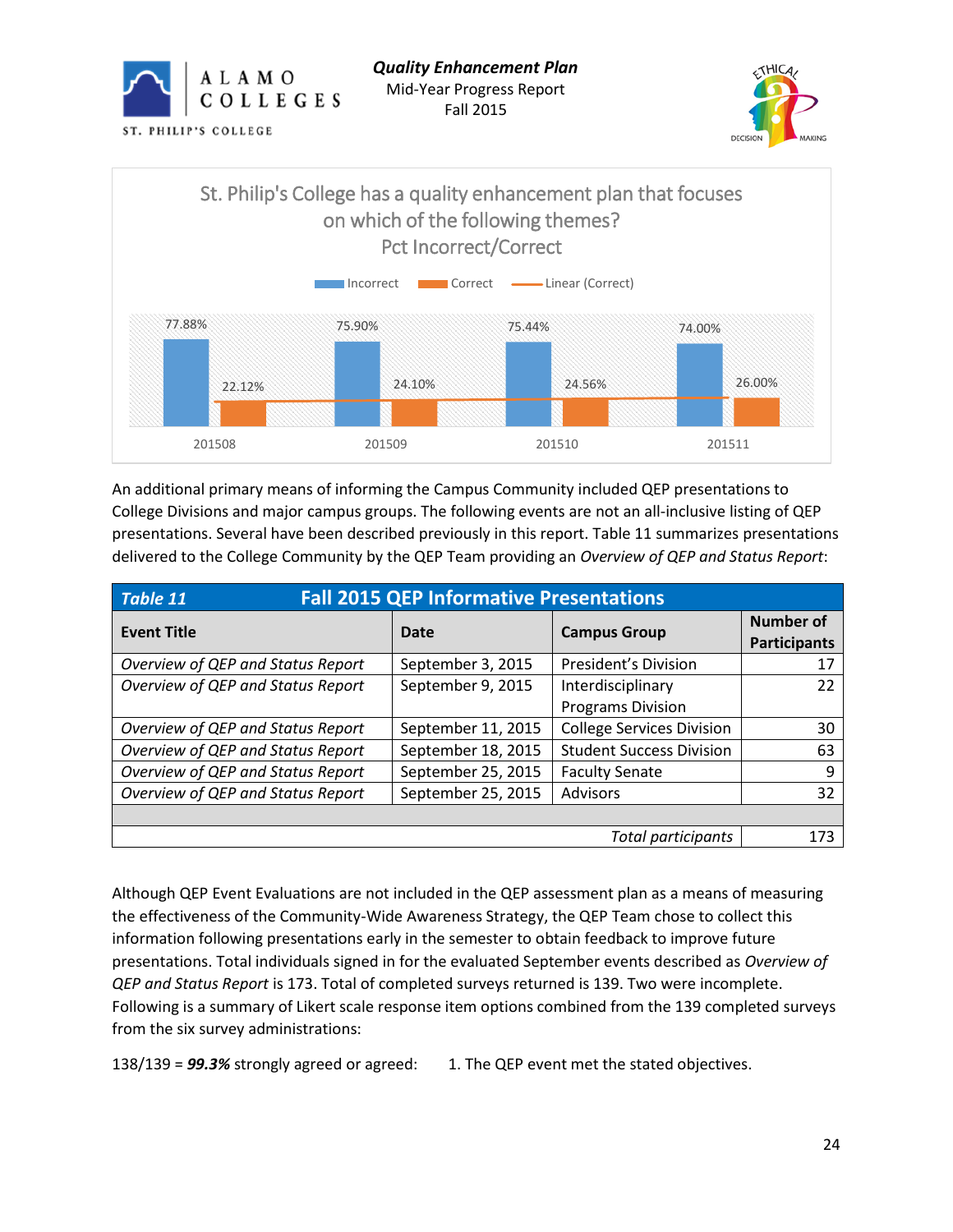



| 139/139 = $100\%$ strongly agreed or agreed:        | 2. The QEP event provided me with useful information<br>about St. Philip's College QEP.                                                                   |
|-----------------------------------------------------|-----------------------------------------------------------------------------------------------------------------------------------------------------------|
| $137/139$ = <b>98.6%</b> strongly agreed or agreed: | 3. The QEP event provided me with useful information<br>about ethical decision-making.                                                                    |
| $137/139$ = 98.6% strongly agreed or agreed:        | 4. The QEP event provided me with examples of useful<br>methods for making an ethical decision.                                                           |
| $137/139$ = <b>98.6%</b> strongly agreed or agreed: | 5. The QEP event provided me with examples of useful<br>methods for engaging diverse students in ethical<br>decision-making skill development activities. |
| 139/139 = $100\%$ strongly agreed or agreed         | 6. The presenters answered questions completely and<br>appropriately.                                                                                     |
| 139/139 = $100\%$ strongly agreed or agreed         | 7. I was satisfied with the quality of this event                                                                                                         |

Results of these QEP Event Evaluations indicate that the majority of the audience for the *Overview of QEP and Status Report* were satisfied with the events.

# *Action Plan*

The QEP Team will continue with implementing the QEP, collecting assessment data and complete an Annual Report at the conclusion of the Spring 2016 semester.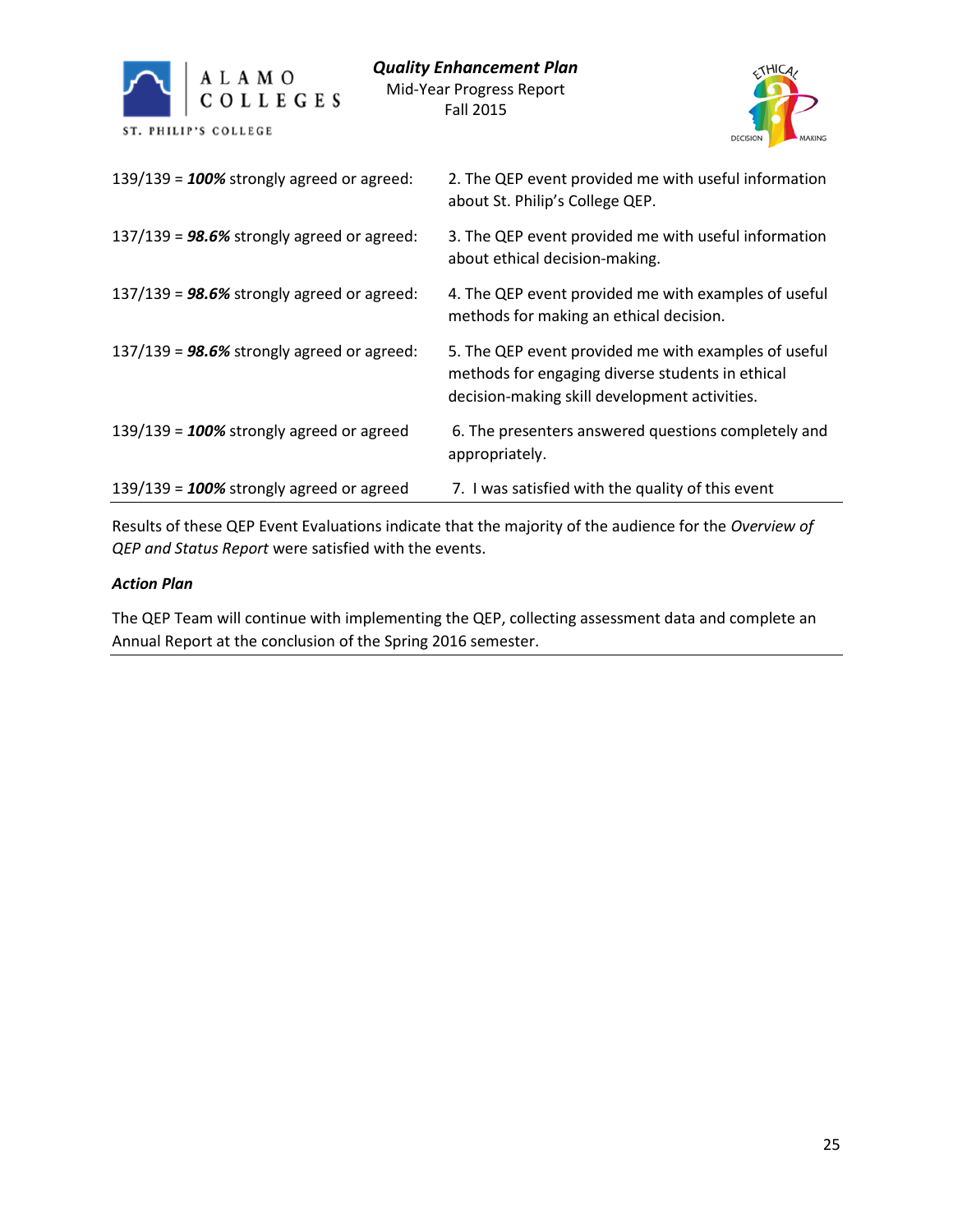



## **QEP Budget Summary**

The following spreadsheet describes QEP expenditures for Fall 2015:

# **December**

**Quality Enhancement Plan 112001-820007-5010**

|                                        | <b>Account</b> |               |                    |                |
|----------------------------------------|----------------|---------------|--------------------|----------------|
| <b>Description</b>                     | Code           | <b>Budget</b> | <b>Commitments</b> | <b>Balance</b> |
| <b>Adjunct Faculty Salaries</b>        | 61002          | \$79,128.00   | \$4,735.95         | \$74,392.05    |
| <b>Professional Salaries</b>           | 61012          | \$66,916.00   | \$66,916.56        | $-50.56$       |
| Compensation - Other                   | 61048          | \$17,918.00   |                    | \$17,918.00    |
| Advertising Expense -                  |                |               |                    |                |
| Promotional                            | 71003          | \$9,000.00    | \$5,459.93         | \$3,540.07     |
| Independent Contractor                 | 71151          | \$5,000.00    |                    | \$5,000.00     |
| Software Maintenance and               |                |               |                    |                |
| Support                                | 71204          | \$17,300.00   | \$17,400.00        | $-$100.00$     |
| <b>Instructional Supplies</b>          | 71252          | \$7,200.00    |                    |                |
| <b>Office Supplies</b>                 | 71255          | \$750.00      | \$5,683.33         | $-54,933.33$   |
| <b>Employee Professional</b>           |                |               |                    |                |
| Development                            | 71654          | \$5,000.00    |                    | \$5,000.00     |
| <b>Student Test or Certificate Fee</b> | 71668          | \$4,000.00    | \$6,500.00         | $-52,500.00$   |
| Refreshments - Catered                 | 71673          |               | \$510.00           | $-5510.00$     |
| Refreshments - Other                   | 71674          |               |                    |                |
| <b>Printing Services</b>               | 71691          | \$300.00      | \$606.00           | $-5306.00$     |
| <b>Employee USA Travel</b>             | 73010          | \$8,000.00    |                    | \$8,000.00     |
| TRVL Employee In Town Miles            | 73011          |               | \$88.55            | $-588.55$      |
|                                        |                |               |                    |                |
|                                        |                |               |                    |                |
|                                        |                |               |                    |                |
|                                        |                |               |                    |                |
|                                        |                |               |                    |                |
|                                        |                | \$220,512.00  | \$107,900.32       | \$105,411.68   |

Committed \$6500 for PSRI